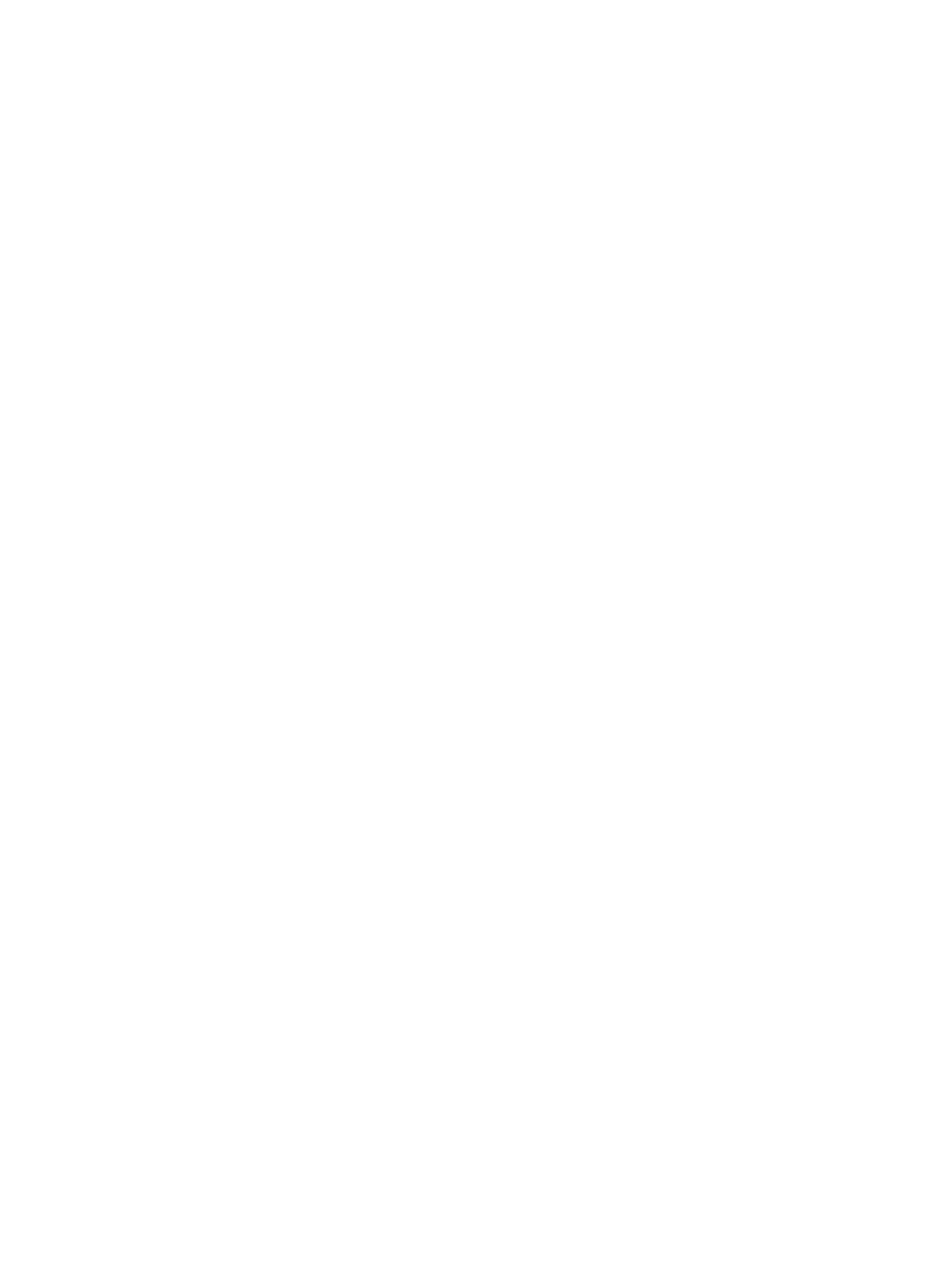repressing professional autonomy (Clark, 2005). Understandably, the counsellor's sense of professional identity is somewhat unclear to them (Gazzola & Smith, 2007).

In this paper, I draw on findings from my Ph.D. to argue that the study of professionalism within counselling is important as it provides a theoretical framework to understand how counsellors appraise their role within an organisation and to explain how they interpret this relationship in practice. I refer to data from counsellors who work with young people who bully. I start by briefly reviewing both occupational professionalism and new professionalism to identify the social and historical factors at play in their development. Central to the debate is that a counsellor's sense of professionalism can neither be realised by them, nor the organisation unless the counsellor makes a meaningful contribution within, and to the organisational structure.

#### **The Concept of Occupational Professionalism**

It seems there is little conceptual clarity regarding the definition of professionalism (Fox, 1992; Freidson, 1994; Holroyd, 2000). Debate centres on the unstated assumptions and inconsistent boundaries this term encompasses, since professionalism means "different things to different people" (Fox, 1992, p. 2).

Traditionally, professionalism has been conceptualised as a means of organising work and regulating employees to the benefit of both practitioners and their clients (Evetts, 2011). Freidson (2001) stresses the importance of distinguishing professionalism as a *third logic*; distinctive and different from the market and organisations by implication of its occupational, as opposed to organisational control. Hence, by third logic, Freidson implies that workers with specialised knowledge and the ability to provide society with especially important services organise and control their own work, without directives from management or the influence of free markets. This *from within*  approach can lead to substantial return for employees. Day (1999) extrapolates this thinking and postulates that professionalism is delineated by the content of the work carried out and consequently, the skills, knowledge and responsibilities necessary for the profession to function; introducing an attitudinal as opposed to functional interpretation. Whether the relationship between the attitudinal and the functional is unidirectional is questioned by Evans (2002a), suggesting instead a consequential relationship where "the amalgamation of individuals' professionality influences and shapes the collective professionalism which, in turn, stimulates or provokes a response in individuals that determines their professionality orientation" (p. 7).

Englund (1996) divides professionalism into two distinct terms: professionalism and professionalisation. Professionalism describes the internal qualities of employees, their values and attitudes, whereas, professionalisation encompasses the status and authority of a profession; a distinction Evans (2008) attributes to locus of control. Evans does not consider a *top down* approach as inevitably signifying professionalism. In organisations, top down approaches describe executive decision making disseminated to those lower in the authoritative hierarchy (Fox, 1992) and which Clark (2005) considers a cause of deprofessionalisation. With deprofessionalism, the power inherent in managerialism introduces elitism that "reduces workers' professional discretion and autonomy, and thus their capacity to act in the best interests of their client" (Clark, 2005, p. 183). According to O'Neill (2002), such measures are in place to ensure accountability and transparency, meaning "professional codes define professional responsibilities with ever greater precision" (p. 7). She considers these as unobtainable demands that not only damage a profession's "real work" but also introduce consumer distrust as it is attainment of professional goals that the public use as measures of professional success (O'Neill, 2002, p. 49). Conversely, Evans (2008) maintains that an employee has the capacity to define their work by exerting the values they accord their role in keeping with personal ideologies, hence influencing a professional culture (Freidson, 1994; Sachs, 1999).

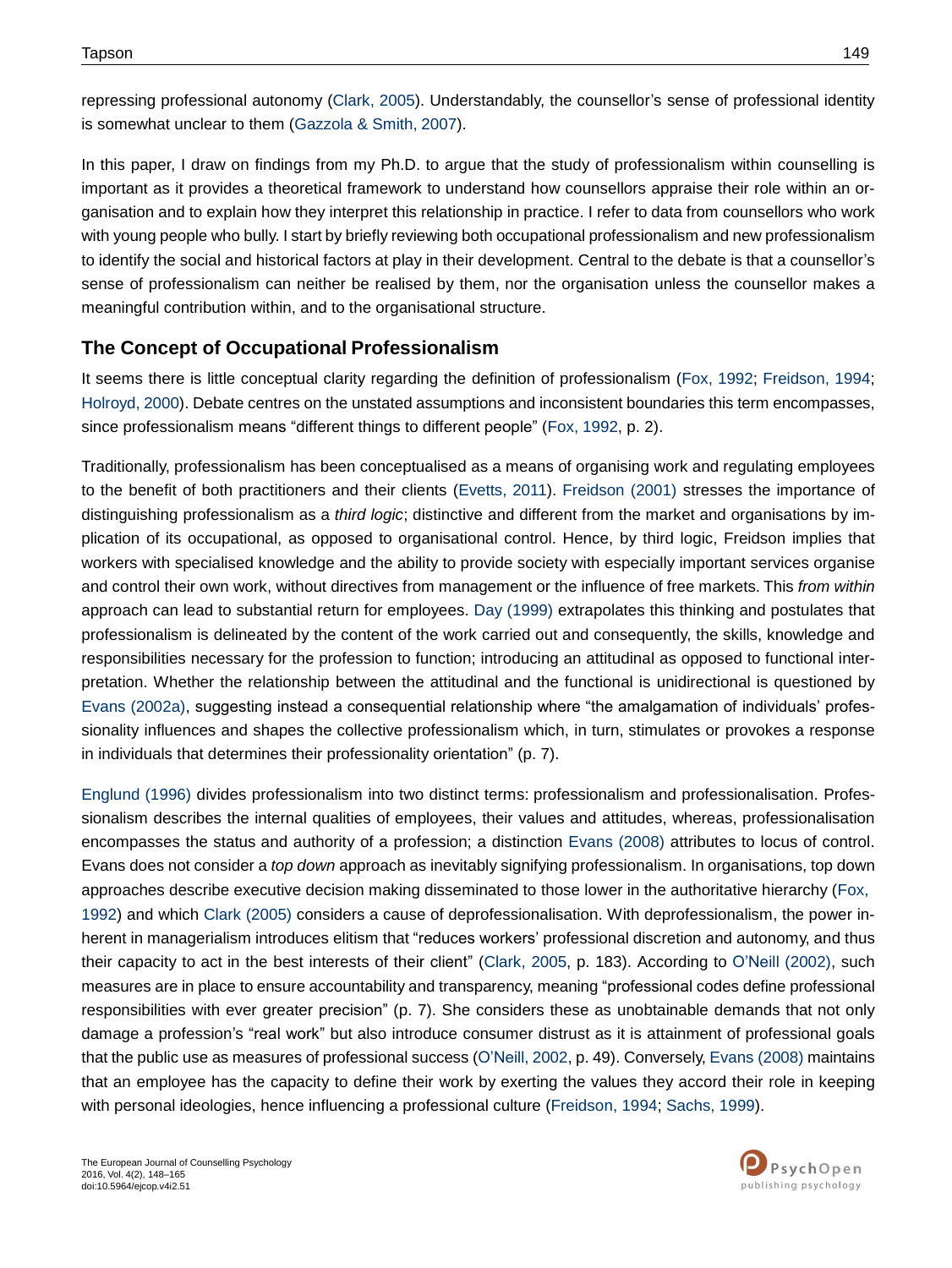The definition of professional culture refers to the collective values and viewpoints which express the quality and character of people's actions within an occupation (Hargreaves & Goodson, 1996) and are considered a key feature of professionalism (Johnson, 1972). Opponents of this view (Allen, 1995; Rolin, 2009) argue that such a classification suggests professional culture signifies a uniformity in which all exist in the same way, regardless of social power or minority representatives; a situation exemplified by some ethnic minorities who underplayed their cultural heritage so as to assimilate into existing culture (Allen, 1995), and homogenise with the values of the dominant workforce (Rolin, 2009). Importantly, the marginalised are not monolithic; hence professional culture may not be experienced identically because of inequality. However, Allen (1989) considers authoritativeness as having the potential to constrain individual or group choice, a self-fulfilling cycle, as the more authority an individual possesses, the more power they have when implementing their viewpoints (p. 33). Therefore, inevitable tension exists, for although professional culture relies on the premise of professionalism as internally formulated, external regulation safeguards professionalism from internal formulation by imposing occupational control (Ozga, 1995). Therefore, debate returns to deprofessionalisation and the power inferred the elite; in other words, how the knowledge of authority figures is used in shaping policy, organisations, and thus, professionalism (Freidson, 1986).

It is the concept of the employee as a recognisable and significant contributor that gives rise to a conceptualisation of new professionalism as both a discourse of attitudinal values and functional values (Evetts, 2003; Fournier, 1999). Accordingly, focus now shifts to new professionalism.

## **New Professionalism**

It is the concept of what Quicke (2000) terms "epistemological reawakening" (p. 303), which is considered to underpin new professionalism (Evetts, 2003; Pfadenhauer, 2006; Svensson, 2006). This new attitude embraces the logic of managerialism and commercialism (Evetts, 2003), challenging Freidson's (2001) concept of professionalism as a third logic, since out-sourcing to external companies, political influence and policy have introduced a paradigm shift from occupational to organisational thinking.

To facilitate this thinking within an organisation, a consequential shift is inevitable; from notions of collegiality and trust intrinsic to occupational professionalism, to a managerial, bureaucratic and assessment-based method consistent with organisational or new professionalism (Evetts, 2003). However, a conundrum is introduced as current emphasis upon multi-facetted team work, for example within the National Health Service (NHS), calls for collaborative methods. The interdepartmental cooperation needed to provide patients with holistic care (National Health Service England, 2014), emphasises the tenets of collegial working resonant of occupational professionalism and yet multi-faceted team working is inextricably linked to organisational professionalism.

Evetts (2011) proposes, that unlike occupational professionalism, applied from within, new professionalism is subject to a "from above" mandate, a seductive ploy, since the autonomous decision-making of managers and employers is supposedly used to improve both collective and individual rewards (p. 408). Evetts (2011) considers the outcome at variance with the intention however, as externally imposed targets, often with a political incentive, define employer/employee relations rather than afford workers occupational control, hence professionals are passive victims. Therefore, Evetts argues new professionalism as a threat to the third logic of professionalism. Clark (2005) suggests that when authority is used indiscriminately, employees are reduced to mere functionaries such that they mislay their sense of personal accountability.

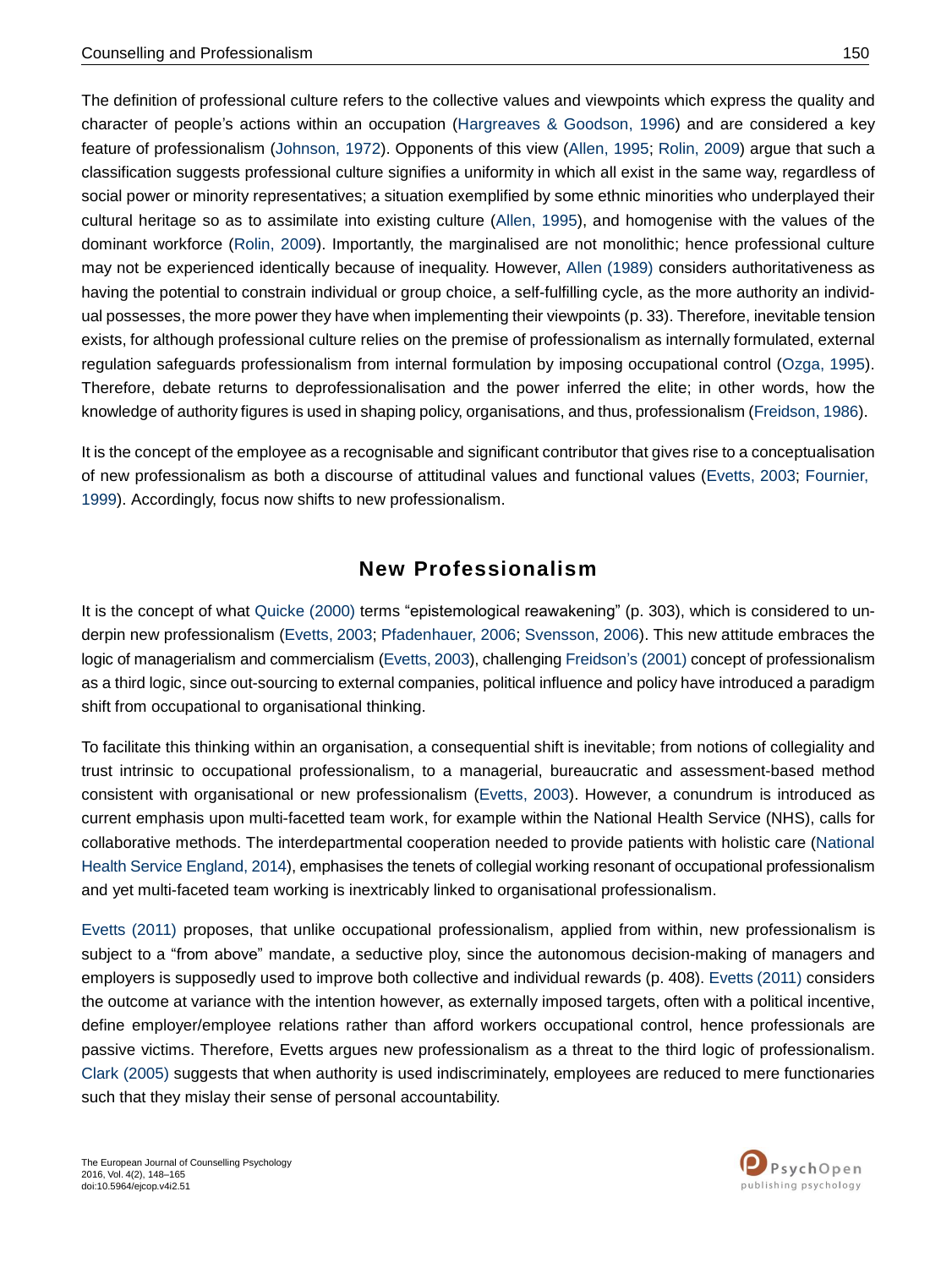Noordegraaf (2000) suggests that resistance to change on behalf of professionals has met with tactics to promote them to managerial positions, skilfully combining enterprise with professionalism, and tempting professionals by offering empowerment and innovation. According to Noordegraaf (2000) the individual is lured by the opportunity to extrapolate their professional knowledge of "real life" (p. 322) behaviour, (consistent with appropriateness and feelings), to the managerial setting. In reality, they are confined by the rule bound logic of managerialism, where their professionalism becomes "interpretative" rather than "informational" (p. 322). In this way, Noordegraaf (2000) contests that executive demands for quality control, outcome and performance review become reinterpreted as the promotion of professionalism.

Hoggett (1996) sees the rule bound logic of managerialism merely as competition, a necessary condition for exercising control. However, Broadbent, Jacobs, and Laughlin (1999) consider such practices as advancing individualism, undermining the cohesion of team-working and collegial support. They interpret such tactics as an ideology of autonomy where individual performance is allied to success or failure of the organisation, arguably destabilising Evans' (1997) notion of professional culture by undermining the collective influence of the workforce. By contrast, Adler, Kwon, and Heckscher (2008) refute the decline of cooperative working, arguing that market pressure generates more community-based practices such as inter-disciplinary teams, an outcome they consider as consistent with occupational professionalism as it is mutually supportive of both market hierarchies and the community.

The discourse of enactment of professionalism has seemingly been forced to undergo significant change in pursuit of commercial and organisational goals which Hanlon (1998) describes as a shift from the concept of trusteeship to that of expertise. For example, medicine started out as an occupation grounded in "honour" (Cohen, 1997, p. 7) which, for 50 years, placed emphasis upon the biological and technical aspects of treatment. Contemporary evaluations of medicine claim such attitudes as outdated by negating humanistic qualities, calling for more reflective processes, accountability and integrity (Wear & Castellani, 2000). Consequent upon these conditions, new professionalism appears "more client-focused, more accountable to external agencies, more accepting of public scrutiny, more conscious of the impact of market forces and more adaptable to the demands imposed by the pursuit of excellence" (Hargreaves, 1994, p. 2).

It seems that new professionalism introduces organisational control that potentially undermines the employer as professional. However, the advent of multi-team cooperation within larger organisations such as the NHS would suggest that collegial working is inevitably allied to professionalism. Nonetheless, there are elements of continuity and opportunity within new professionalism which debatably bears similarity to occupational professionalism, since it has also generated more centralised and community based practice.

According to Clarkson (1995), the socio-economic, political and cultural forces affecting the helping professions since 1995, have re-shaped the concept of counselling as a profession. Clarkson conceptualised a twofold impact of such new professionalism upon counselling. On the one hand, that professional status would promote the use of counselling as a validated treatment, whilst on the other hand, that counselling would become a goal orientated profession where targets superseded quality.

Recent legislative changes in the NHS have called for such reasoning to be operationalised since a change from opinion and experience based practice towards an evidenced-based approach has necessitated that therapeutic services embrace research to inform their work. This change has instigated challenges to the identity of counselling, where to define professionalism calls for a clearly articulated framework. In other words, counselling can no longer

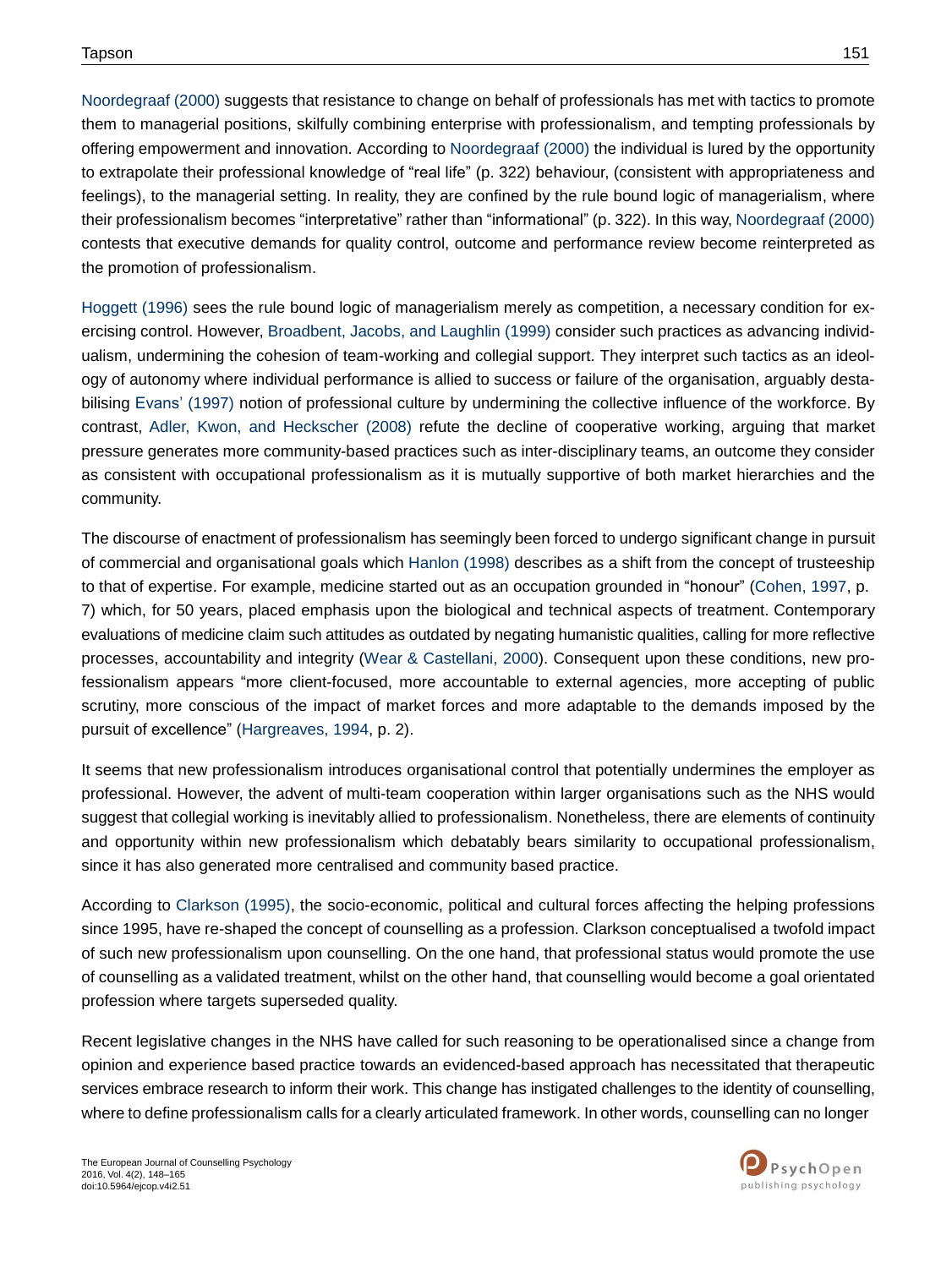arguably be separated from the economics, politics and social contexts that underscore professionalism (Corrie & Callahan, 2000).

Attempts to address the evolution of new professionalism in counselling are not confined to the United Kingdom. In the last twenty years, counsellors and mental health workers have established international forums and undertaken initiatives to inaugurate professional networks with colleagues from around the world (Baron, 2003). Such forums provide an outlet for the exchange of ideas and research as to how counselling can meaningfully respond to the contemporary metamorphism of professionalism (Baron, 2003). According to Lee (1997) such a cross cultural perspective of professionalism in counselling *can* transcend existing political barriers. For example, in recent years, significant steps have been taken to internationalise mental health interventions for substance use disorders (World Health Organisation, 2015). Such action has resulted in a universally recognised paradigm for promoting social action in the field of mental health.

Key amongst the proponents of global counselling professionalism are the American Counselling Association, whose work explores, amongst other things, the diverse issues that confront professional counselling organizations and how best to address the development of counsellors. Seemingly, such active and collaborative relationships seek to promote professionalism in counselling world-wide.

Re-characterising counselling requires a novel type of therapeutic self-awareness. Where once counselling rested purely upon a foundation of respect for personal subjectivity and the phenomenological understanding of human experience, therapeutic outcomes and quality assurance initiatives imply the need for a marriage between research and practice (Corrie & Callahan, 2000), a union which, according to McLeod (2001) is responsible for "significant periods within the evolution of counselling and psychotherapy" (p. 3). Hence, by placing this paper within the context of counselling psychology, the intention is to extend and support the experience of therapists through research and consequently to foster dialogue with practitioners that engenders reflection and developments within the world of counselling.

## **Method**

Using interpretative phenomenological analysis (IPA) counsellors' experiences of professionalism were explored. IPA is committed to the exploration of meaning and sense-making (Smith & Osborn, 2003), placing great emphasis upon the structure of experience. The focus is upon idiographic interpretation, therefore IPA favours small samples such as those used in the current study and exploratory work, where there is a paucity of literature into professionalism in counselling.

#### **Participants**

Several counselling organisations in South East England who provided counselling to young people who bullied were contacted to recruit participants, however, all but one declined. This was either because they were too busy to accommodate research within their schedule, or because financial uncertainty threatened their continued survival such that they felt it irresponsible to commit. Participants were invited to take part in the study if they had counselled young people who bully for more than three years. Given the interview based approach, participants were excluded if they did not speak fluent English or had language problems. Participants were sent personal information sheets outlining the research purpose, an invitation to participate explaining what their involvement would entail, and

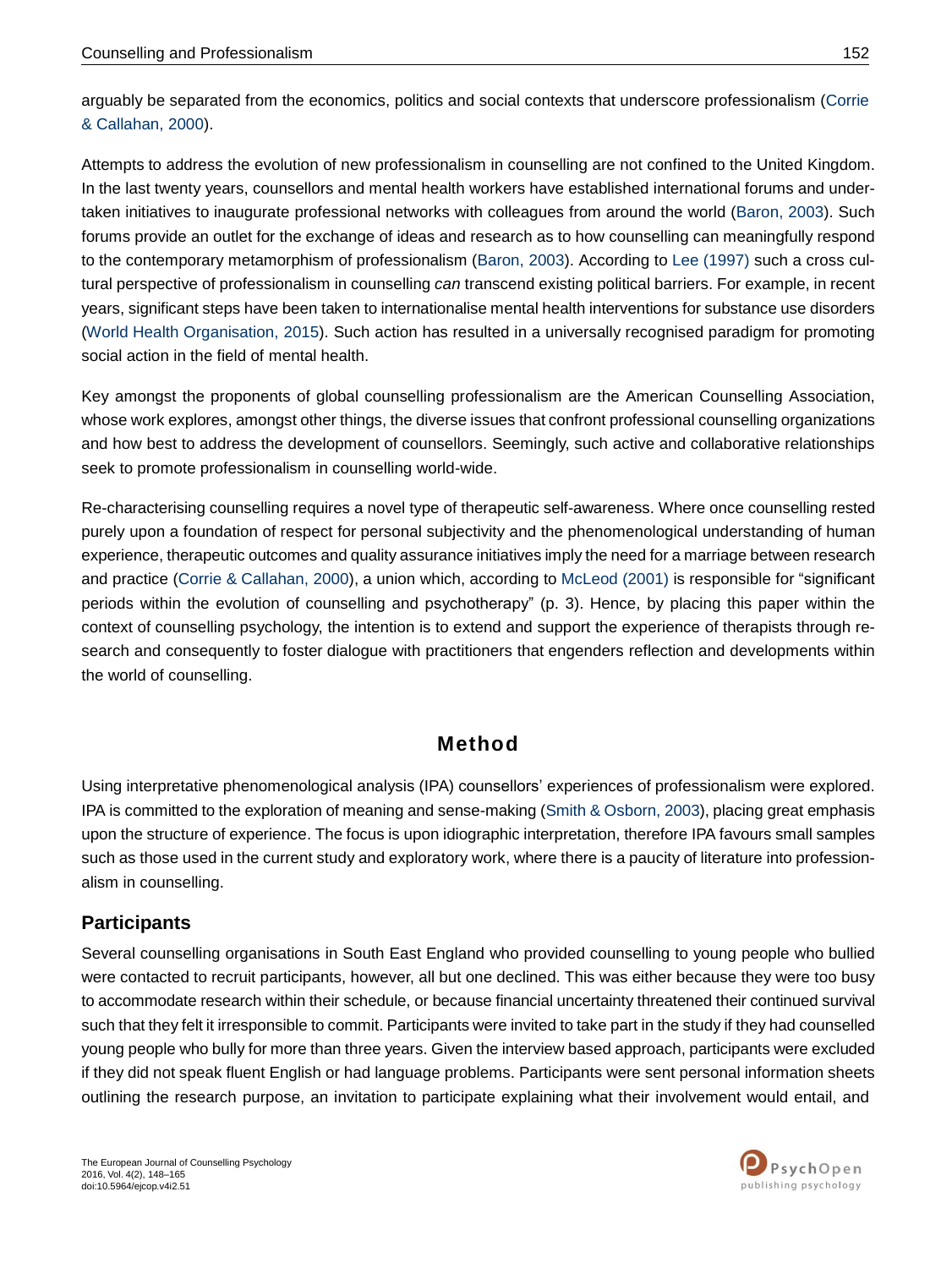consent forms. Two female counsellors consented to take part who had between them four and eight years of experience and shared similar backgrounds.

#### **Data Collection**

To gather data each counsellor took part in a 45-75 minute individual semi-structured interview which was audio recorded. The interview questions were based upon a schedule derived from a comprehensive literature review and key concerns articulated during previous focus groups (Tapson, 2015). Smith (2004) highlights the need for flexibility when developing an interview guide underlining that, as IPA is not concerned with verifying or negating a specific hypothesis, broader questions should be used leading to the collection of expansive material. Consequently, the participants were asked open ended questions as opposed to researcher led discussion. Sample questions included:

- **1.** What do you consider to be the key elements of professional counselling?
- **2.** How about the part the organisation plays?
- **3.** In what ways does your sense of professionalism unite with that of the organisation?

This method of data gathering was sufficiently flexible to flow in cooperation with the participants.

#### **Data Analysis**

The focus groups and interviews were manually transcribed verbatim with interview notes used to supplement data, but not represent it. Initially, the transcripts were read many times with comments placed in a left hand margin noting preliminary associations and interpretations. The text was revisited and scrutinised more closely to identify a first group of themes representative of the participant's concerns. Each group was allocated a code, and these codes given an identifier, and then placed under the transcript excerpt relating to the code. Transcripts were analysed on a case by case basis and as advised by Smith and Osborn (2003). I created new themes for each transcript, ultimately gathering these into superordinate themes which encapsulated the participants' key experiences. During analysis, I did not attempt to *bracket* previous knowledge and experience as this process is not supported by IPA. Rather, in keeping with the epistemological frame of critical realism, previous knowledge and experience were used to inform interpretation.

To ensure credibility, the coding and the thematic structure of the data were examined by university supervisors throughout the analytical process. Moreover, interpretation has been made explicit by the use of participant quotes in this article. Lastly, I kept a reflective journal throughout the research process that enabled exploration as to how previous knowledge from literature or experience may have impacted data collection or analysis.

#### **Research Ethics**

Participation in the current study was voluntary and signed consent was obtained. To ensure anonymity, pseudonyms were used for both the participants and those to whom they referred, which prevented identification. The audio recordings and transcripts were securely stored. The study received favourable ethical opinion from the University Ethics Committee at which the 1\* author was a Ph.D. student.

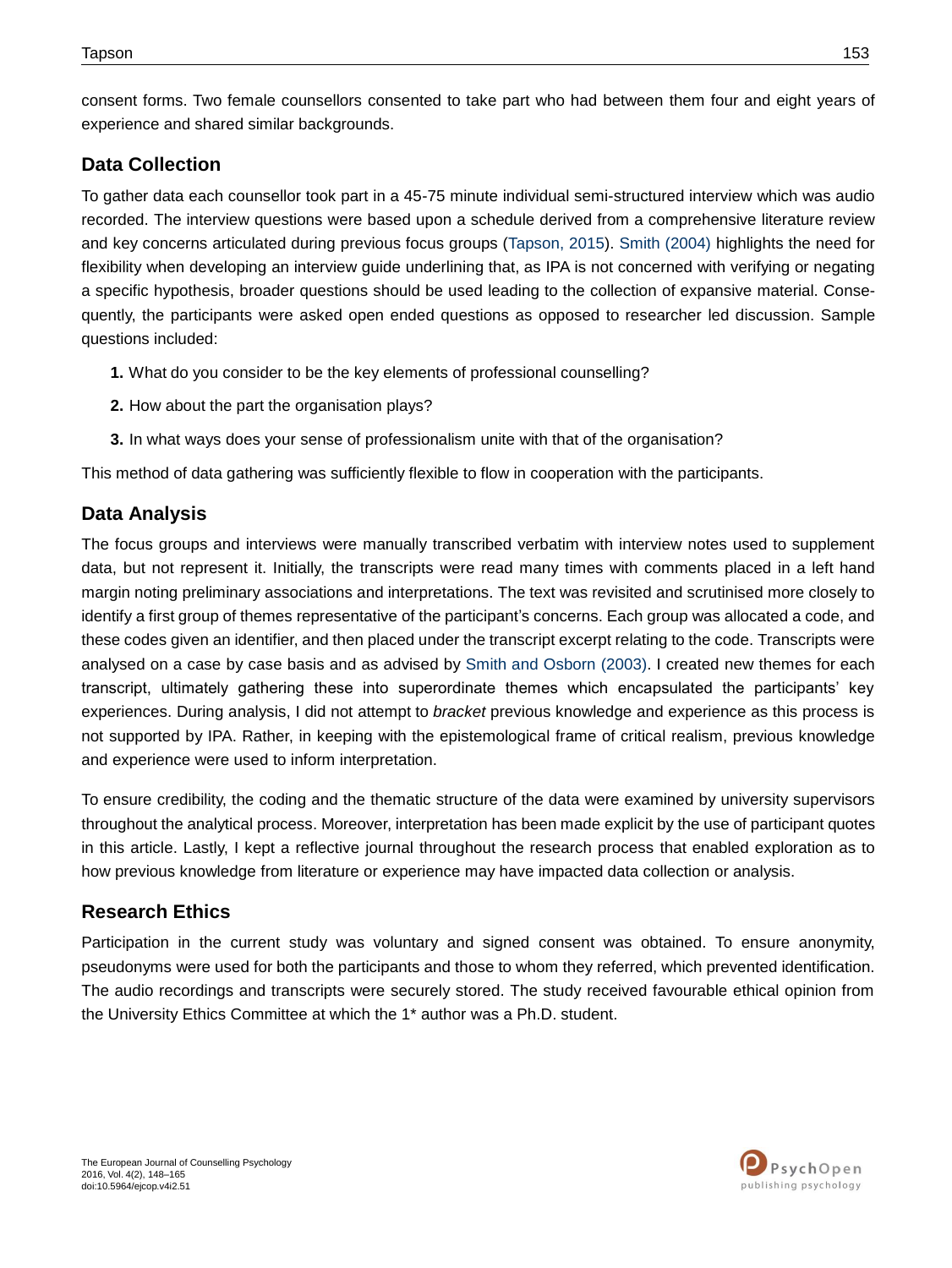## **Results**

The two participants completed the interviews between April 2013 and May 2013. The three superordinate themes: (a) the impact of the organisation upon the counsellor's sense of professionalism, (b) the relationship between supervision and professionalism, and (c) the impact of ethics upon professionalism, were embedded in the core theme of professionalism. Figure 1 illustrates the relationship between the superordinate themes and professionalism.



*Figure 1.* The relationship between professionalism and the super-ordinate themes.

#### **The Impact of the Organisation Upon the Counsellor's Sense of Professionalism**

The first theme described participants' attitudes to the strategies used by their organisation to encourage collaborative and professional working. The two counsellors expressed conflicting opinions which possibly reflected their perceived status. For example, in addition to her role as counsellor, Counsellor A is also a senior board member for her organisation and this appears to afford her a more collective interpretation of herself as professional counsellor. As she commented,

I am part of the organisation. I am not the organisation. So I work within the management structure if you *like. And that can be challenging sometimes. Because I might not always…from a counsellor point of*  view, I might not always agree with management, but if they explain to me their reasons why, I usually, I'll understand it and then I can work with it. But that, I could see, could be conflict for some people (Counsellor A. Interview, Lines 285-289).

The participative stance of Counsellor A, as part of, not *the* organisation, seemed to afford her an opportunity to discuss decision making with fellow managers that empowered her. She felt her position provoked *"conflict"*

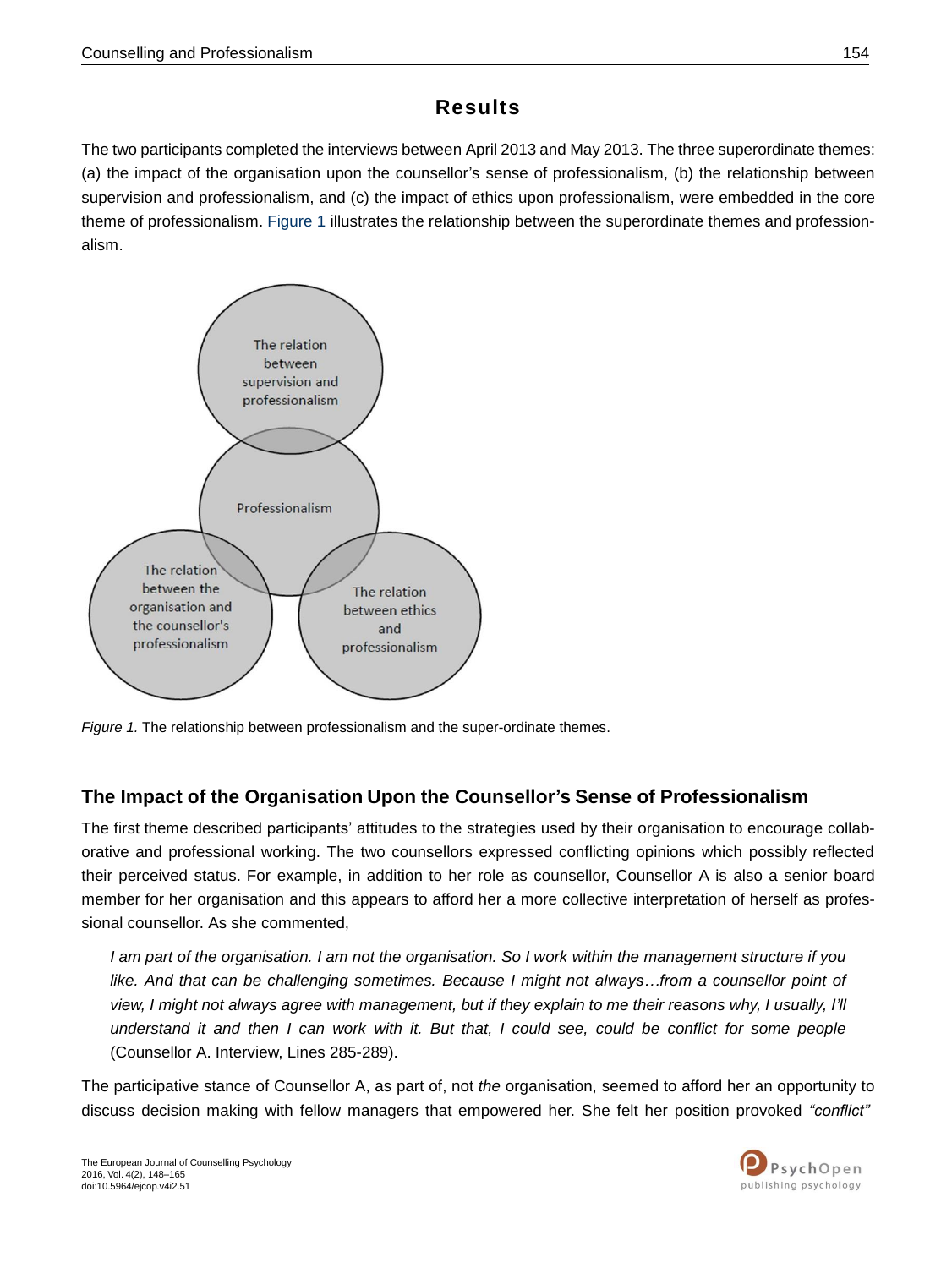amongst the counsellors arising from a *them and us* perspective. Evidently, this was Counsellor B's experience, for she said:

*It* [organisational change] *compromises my ability to cope with the bloody organisation if I don't feel that they're performing optimally, or they haven't got their ducks in a row.*

Researcher: *Because you feel under-supported?*

*Because I feel partially under-supported, partially totally confused, because they keep changing the rules.*  And I don't think that that's tenable long term. If I'm doing a job in a room which I consider to be a good job, I need to know when I leave the room, that it [the organisation], is working in an acceptable way and I *think it's confused at the moment* (Counsellor B. Interview. Lines 515-525).

Counsellor B expressed dissatisfaction with the changes imposed upon her, which affected how she perceived herself in relation to the organisation, that compromised her ability to cope with them. She felt under supported as the good job she performed was not valued equally with the procedural changes she endured. Counsellor B described the system as *"confused"*, a measure perhaps of her uncertainty at not knowing where or how she fitted within the organisation. In order to regain her sense of professionalism and to heal the gulf between her and the organisation, Counsellor B expressed that the organisation would benefit from a representative counsellor:

Well I...as I say, I'm hoping that the new head of counselling, who actually is a counsellor, which I think *makes a huge difference…um…will get his head together with the new supervisor and they'll come up*  with procedures that are easy to *implement and will actually work, but up till now the people running the counselling, although they're very experienced in other ways haven't been very experienced counsellors*  (Counsellor B. Interview. Lines 529-534).

Counsellor B hinted at collegial working as a solution to the problem. The alliance was improved as the new head of counselling *"actually* [was] *a counsellor"* so may have proven a more informed ambassador for change. However, she also voiced disempowerment regarding the regulations by which the organisation must abide, as this too seemed to stifle expression of her professionalism:

*I think they've spent, in this organisation, they have spent so long running around, trying to safeguard*  absolutely everything and tie everything in red tape so that nothing could ever possibly go wrong for which *they are accused of doing anything, that we're all sitting here thinking, and what the* [word omitted] *are*  we allowed to do? ... I'm the one who has to make the call. And yet, the minute I get out of the room, the *organisation is treating me like an idiot* (Counsellor B. Interview. Lines 482-489).

With her reference to safeguarding Counsellor B hinted at the policy driven management complicit with new professionalism. She experienced discord between herself and the organisation feeling her professionalism and her locus of control compromised and was resentful that her skills must be defined by bureaucracy. As she said, "Um...if it doesn't settle down, I'll leave. Because I will not allow my professional counselling to be compromised. *That would be unethical"* (Counsellor B. Interview. Lines 510-511).

This situation was untenable for Counsellor B. She could not and would not continue her practice at the organisation, for, at the mercy of managerial decision making, her professionalism could not be enacted.

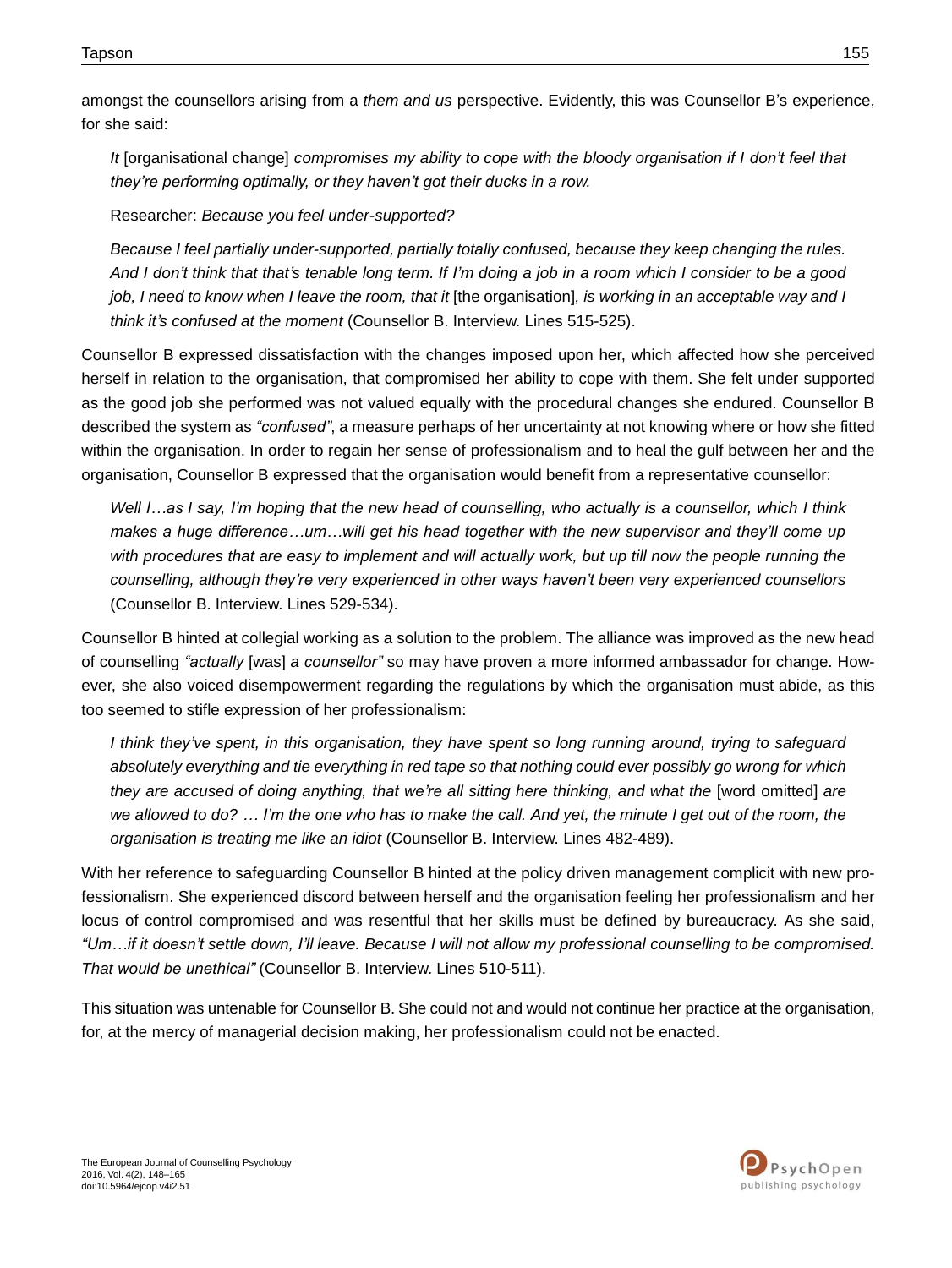#### **The Relationship Between Supervision and Professionalism**

The significance of supervision for professionalism was made clear when the participant counsellors spoke of their experiences. Here too, Counsellor A's perception of supervision differed markedly from Counsellor B's. As she observed, "When I write my notes .... I ask myself loads of questions. And, if ever I am doubtful, that will be *the point I will take to supervision"* (Counsellor A. Interview. Lines.117-119).

Counsellor A unequivocally expressed her attitude to supervision. If she was doubtful after reflecting upon her clients, supervision represented a harbour for further exploration. Notably, confining supervision to doubtful concerns could leave general practice unexamined. However, following organisational change, Counsellor B was provided a new supervisor, strongly voicing her resistance to the decision foisted upon her:

I've always chosen my supervisors and I have chosen if I've changed .... But it wasn't my choice and I'm used to making my own choices about things that would appear to be important. I'm not used to having *them dumped on me* [by the organisation] (Counsellor B. Interview. Lines 165-166 & 175-177).

Despite recognised British guidelines determining that every counsellor is allocated a supervisor (British Association for Counselling and Psychotherapy [BACP], 2013), Counsellor B felt she had not been consulted by her organisation but had the new supervisor *"dumped"* on her, increasing her sense of powerlessness. For the new relationship with her supervisor to mature Counsellor B explained that an initiation process was necessary:

...Oh God. I've got to break him in, teach him how I do things and then he can teach me how he does things and then we'll somehow get to a place where we work together. And it just feels like quite a *mountain to climb at the moment.* (Counsellor B. Interview. Lines 178-181).

Counsellor B described a laborious process requiring considerable effort, like climbing a *"mountain"*. It was felt that her weary words were also iconic of the disillusionment she felt regarding her lack of impact upon organisational decision-making. When asked of the key characteristics Counsellor B hoped to find in her new supervisor, her words were powerful:

*It's intelligence … In other words, someone who's quick on the uptake, who's prepared to put in some extra reading, some extra learning.* […] *Someone who can think on their feet. Someone who's available,*  on the end of a phone if I need them, ... I need them to be my intellectual equal, because I need them to *meet me… challenging me sometimes and support me* (Counsellor B. Interview, Lines 186-190 & 196- 198).

On the one hand, Counsellor B seemed disheartened by the effort she must make to establish a relationship with her supervisor but on the other hand, she was assertive about her needs. It was interpreted that Counsellor B's demands represented a way of communicating power which she used to balance the lack of control articulated by her in relation to the managerial change.

## **The Impact of Ethics Upon Professionalism**

The theme, the *impact of ethics upon professionalism* encompassed the participants' ideas about working professionally with vulnerable young people, as this represented the core of their work, and also their ability to reflect upon their performance as a result of their training. Counsellor A for example articulated that:

The most important thing is that the client is in the centre of everything I do, especially if they are young, *which most of mine are. So, their safety is the most important thing. Boundaries. Absolute. Especially*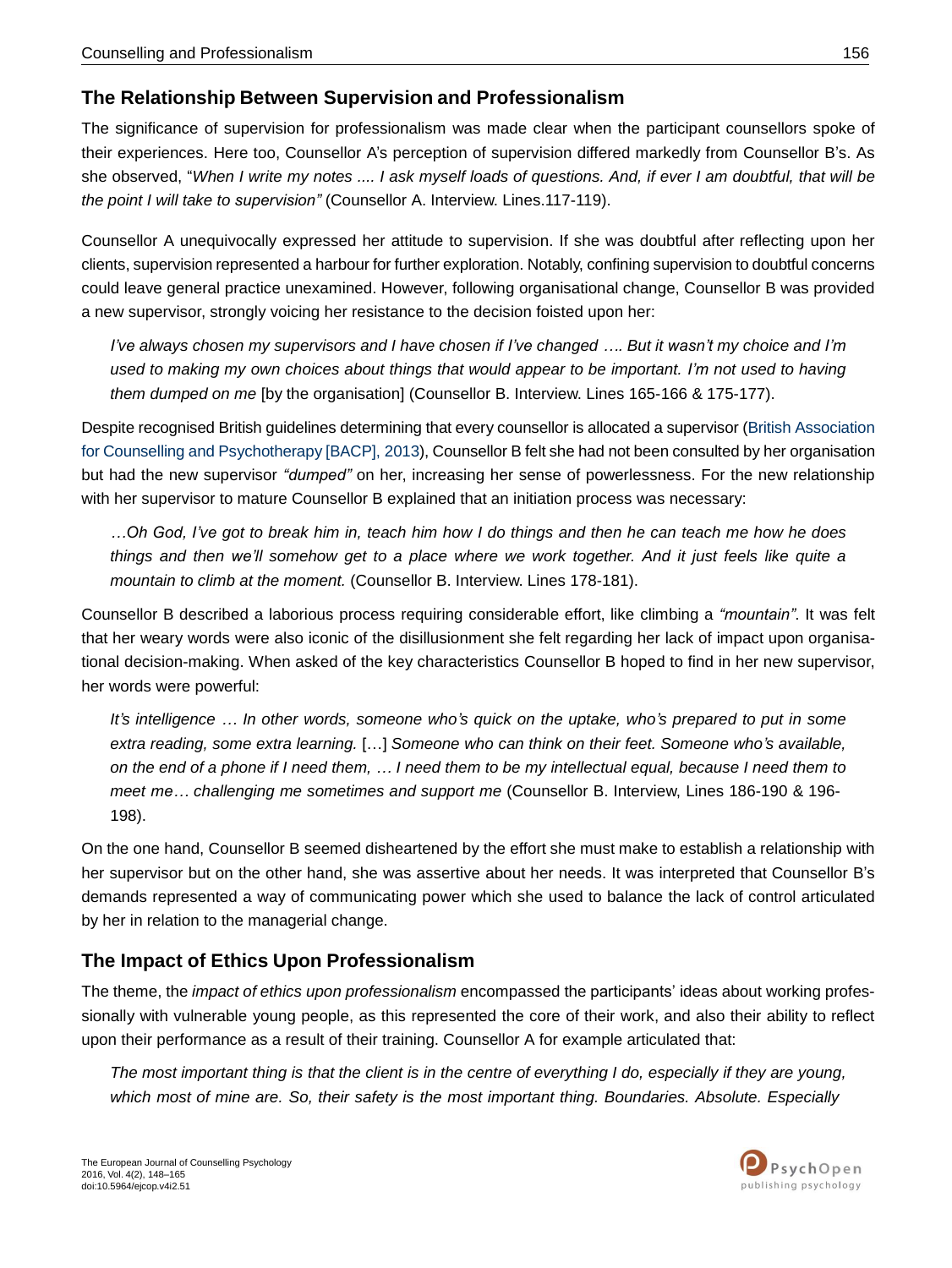with this age group ... are very, very important. ... I have a lot of training. I do a lot of...um...personal *development over the year. Um…I discuss work openly, so it's open, not secret.… Well, I…I do work within the ethical framework of the BACP and I take that incredibly seriously* (Counsellor A. Interview. Lines 275-283).

In this extract, Counsellor A presented a certain type of professionalism both via her attitude and her behaviour, providing evidence of her commitment to the BACP Ethical Framework (BACP, 2013). She was accountable, seen through her willingness to discuss her work; ethical, as she set boundaries and was committed to a profes- sional framework; the client was central to outcome, and she strove for excellence as a result of her training. She implied this was a concrete base informing her work.

Counsellor A felt that training also facilitated self-reflection as a recent course encouraged her to consider aspects of her character which may otherwise have remained unchallenged. As she said, "*Like the course I went on yesterday, I gathered two things about myself which I think I knew were there but didn't want to look at them. I have now looked at them"* (Counsellor A. Focus group 2. Lines 662-664).

This participant explained that such insight was important as it helped separate her own lived experience from that of her clients, consequently upholding the client-centred philosophy consistent with therapeutic work. From an ethical perspective, training also featured prominently for Counsellor B who also emphasised the importance of personal therapy, *"Getting a damn good training to start with. Um…sorting out your supervision. Going to*  therapy yourself. Gotta do that. Um...on-going training I think is critical. I think you get very stale very fast" (Counsellor B. Interview. Lines 471-474).

It was felt that the participants used an ethical framework; for example, setting boundaries, training, supervision and personal therapy, to provide a secure base that grounded them in their work with their clients. When it came to her organisation's ethical culture however, Counsellor B expressed discord, considering her practice compromised without ethical cohesion on their part:

Researcher: *Are there any ways in which your sense of professionalism unites with that of the organisation?*

Counsellor B: *I'm hoping so because I'm prepared to give it a go because I have been told very firmly*  that it's in a state of flux between being run by the counsellors, being run as a charity and it's in a state of flux between this, that and the other and they're still re-writing a safeguarding policy and all the rest of it, so I'm prepared to hang on in there and find out if it settles down. Um... and now that we have a new supervisor and a new head of counselling services, I'm hoping that it...they will get their heads together, *make some decisions and it will settle down* (Counsellor B. Interview. Lines 500-509).

Although Counsellor B was told of the organisational restructuring, she was not part of the changes. She implied a sense of powerlessness, waiting whilst *"they"* [the managers] made the decisions that would affect an outcome. In the mean time she could only *"hang on".*

## **Discussion**

The current study supported previous findings (Freidson, 1994; Sachs, 1999), that *the impact of the organisation upon the counsellor's sense of professionalism* varied according to how they were able to rationalise this influence. It is interesting to note that the first two superordinate themes are supported primarily by extracts from the individ-

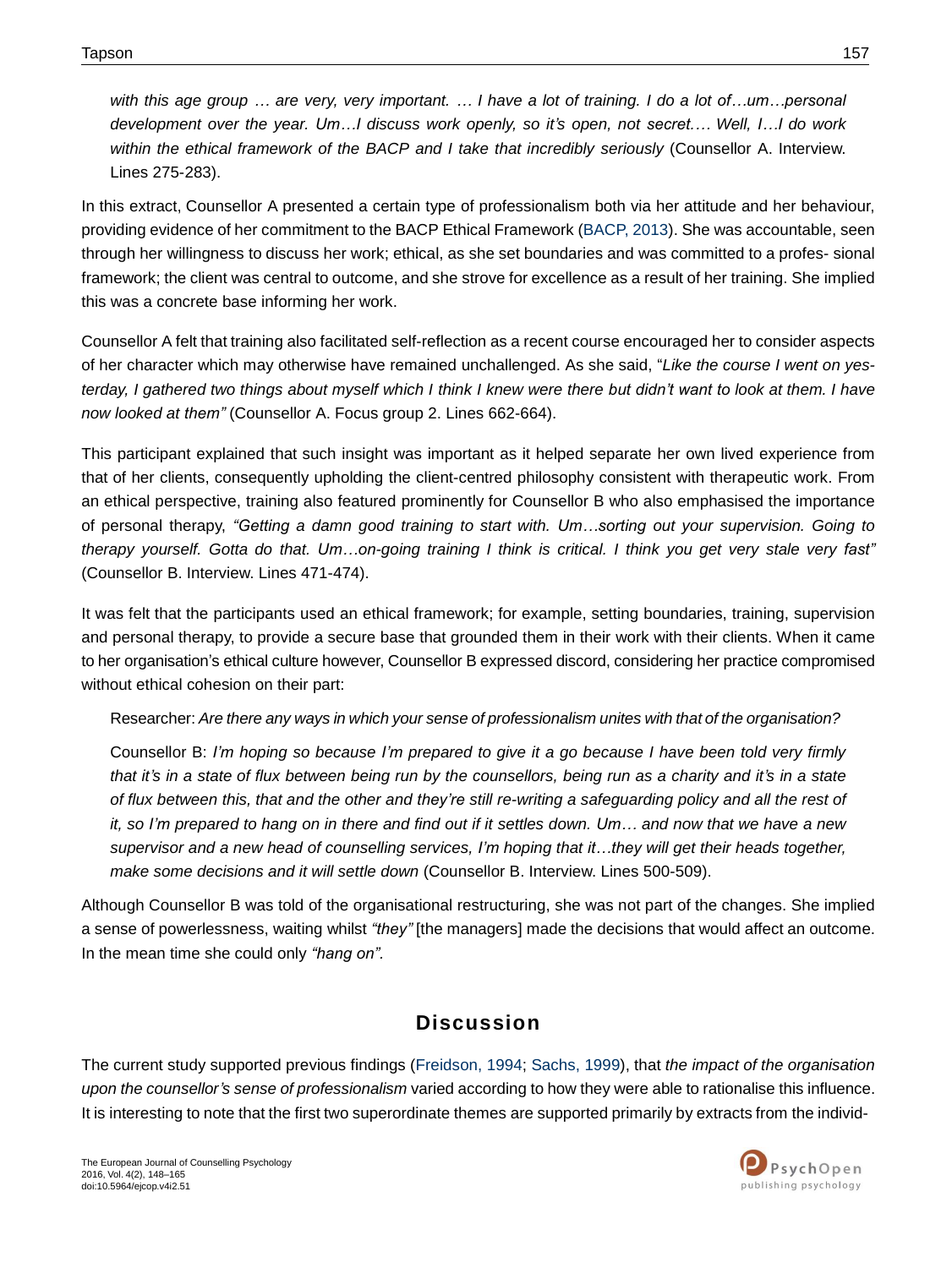ual interview with counsellor B as opposed to few extracts from Counsellor A. This disparity may mirror the perceived influence each counsellor exerts over the organisation.

This first superordinate theme illustrated how a counsellor's position in the organisation influenced their sense of power and their perception of professionalism, resonating with the tenets of new professionalism (Noordegraaf, 2000). This was illustrated by one participant whose role as counsellor and as senior governor was interpreted as empowering her.

The other participant seemed undermined by her lack of authority and utilised a resistant attitude to change within the organisation, for example, threatening an ultimatum should her professionalism be compromised. Using selfpreservation strategies in this way is recognised in the literature by Vasco, Garcia-Marques, and Dryden (1993), who consider that when faced with "revision or enlargement of one's paradigm ... prevalent career crisis or abandonment of one's career" may ensue (p. 21). Evetts (2011) added that successfully effecting change required input from within, in other words a perspective of the worker that informed change. This was considered important (Clark, 2005) if professionals were to take responsibility for and enact the systems and policies in place. Such views are more closely allied to the literature of occupational professionalism which recognises that an employee's professional culture is defined according to the ideological values they exert (Freidson, 1994; Sachs, 1999). However, this is untenable if, like Counsellor B, they are not afforded a place in defining the organisation. Clark (2005) related such dissatisfaction amongst professionals in organisations to deprofessionalisation, urging them to "reclaim the agent perspective against the one-eyed scientism of the new managerialism" (p. 185). Notably, this meant accountability no longer rested with a profession but was shared equally by the professional, even during disagreement (Clark, 2005). For example, Counsellor B would share responsibility with her organisation for the discord she outlined.

Crocket (2007) proposed, that when faced with such dissonance individuals responded to the presence of conflicting cognitions by modifying attitudes and beliefs to align with behaviour. For example, the lack of agency experienced by Counsellor B when her supervisor was dumped on her by the organisation was replayed as resistance towards him. This is significant as communicating collective goals using collaborative strategies is considered crucial for managing team effectiveness (Blase & Blase, 1996; Boyle, Boyle, & Brown, 1999; Conley & Bacharach, 1990), increasing the quality of decisions by implicating employees (Koopman & Wierdsma, 1998) and consequently helping to shape collective professionalism (Evans, 2008). Hoyle (1975) relates this debate to occupational professionalism, suggesting that if professional development centres on the advancement of individuals then it is professionality, rather than professionalism that represents the *foci* for change.

The second superordinate theme, *the relationship between supervision and professionalism,* is supported by previous research which suggests that supervision is a valuable outlet that enables counsellors to evaluate their performance (Erskine, Moursund, & Trautmann, 1999), particularly with emotionally charged and challenging clients (Harris, Clarke, & Cowland, 2012), such as those seen by the participant counsellors. However, Counsellor B made little reference to collegial working within supervision, stipulating instead her personal needs. I suggested one interpretation, namely that she may consider her professional development from a self-fulfilling perspective.

This notion is supported by previous literature (Evans, 2008) regarding individualisation, where persons fulfil their obligations to society through attempts to fulfil themselves. However, along with Stolte (1988), I offer an alternative explanation; that individualisation may represent an attempt to balance powerlessness in relation to managerial change. For example, by resisting her supervisor, Counsellor B also communicated her desire for control at the

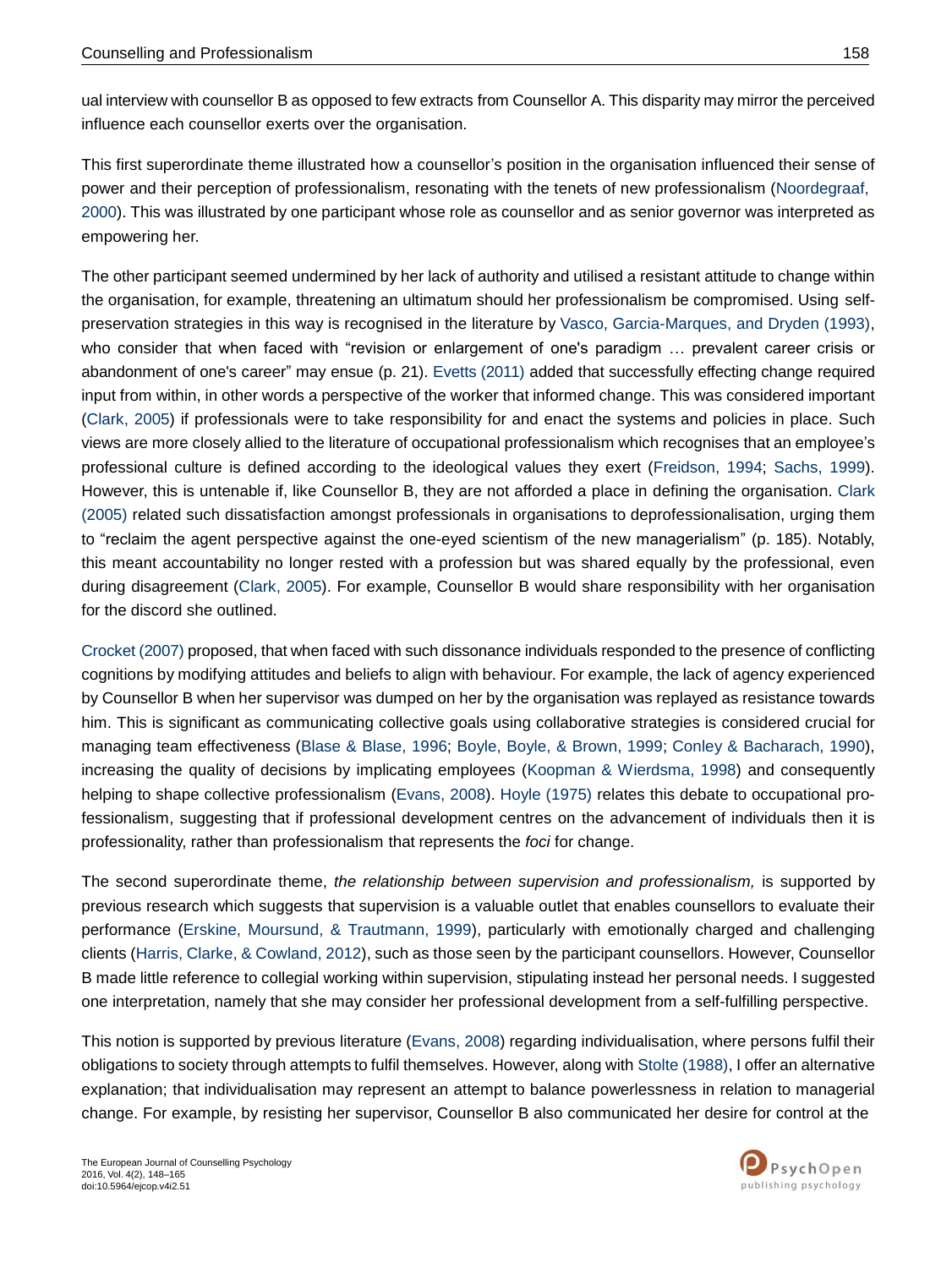expense of another (Blau, 1964, p. 117). Hence, in keeping with occupational professionalism, the extract highlighted how those with less power can still exert effect by disrupting organisational control through their behaviour and attitude. Such thinking resonates with Ozga's (1995) theory regarding professional culture where the nature of professionalism is defined from within.

Crocket (2007) considers the predicament from a different perspective: "Supervision promotes inspection, accountability, and self- awareness and counsellors become ethical and effective practitioners and autonomous professionals. Thus, counsellors are caught up in the self-managing and self-policing practices of the wider culture" (p. 12). Possibly, Counsellor B's insistence about her supervisor's intellectual ability reflected the demands of new professionalism for personal accountability; in other words, she relied upon her supervisor to challenge her. Crocket agrees, seeing it the responsibility of supervisors to reflect carefully on the culture of supervision, most particularly, in the way an organisation constructs supervision as a professional practice. According to the BACP (2013), supervision is in place to address such personal and professional *doubts* as those experienced by the participant counsellors, however, supervision has been found fallible to this presumption (Erskine et al., 1999).

The final superordinate theme *the impact of ethics upon professionalism,* illustrated how an ethical framework (such as that founded by the BACP and used by both participant counsellors) establishes guidelines for professionalism, and these were interpreted similarly by both Counsellor A and B. For example, the participants were united in their view that setting boundaries, training, supervision and personal therapy were essential requisites to support their therapy with vulnerable young people. Where possible, they recognised and enacted the ethical requirements consistent with the BACP framework to which they adhered. Sachs (1999) considers that by asserting knowledge in this way, professionals are proactive in determining their own development as well as that of their profession. For instance, as a profession, the demands and uncertainty of mental health care necessitate understanding of the key ethical issues that impact decision making; this influences development however as it equips the individual to avoid professional misconduct (Harris et al., 2012).

The two counsellors were divided as to how they experienced their organisation however; the counsellor allied to management seemingly enjoying a more positive interpretation of her organisation's professional culture than the other. In the literature, Freidson (1994) recognised that ethical practice involved engagement with the professional and organisational values which defined its virtuosity, suggesting a link between the ethical framework and the organisation. Since professional culture implies uniformity, the two counsellors' divided experience therefore signifies a dilemma for the organisation, as the collective values that determined its professional culture were not mutually enacted. Counsellor B appeared resistant, suggesting this culture as foist upon her without personal consultation or communication. Hence, as recognised by Allen (1995), she implied that the professional culture, rather than representing shared values, was perceived by her as a managerial construct that constrained her practice.

Moreover, differences in participant reports illustrated the individuality of their personal ethics. For example, Bauman (1991) argued that unlike occupational professionalism where the philosophy of collegial working spawns familiar and strictly binding values, the emphasis upon individualisation inherent in new professionalism re-personalised morals. Certainly, when resisting her supervisor, one of the counsellors communicated her own ethical agenda. Although this was interpreted as her attempt to balance powerlessness, it is important to consider the effect this focus may have upon professionalism. According to Onnismaa (2004), disengagement from collective morals provokes an experience of isolation as moral and ethical integrity are considered communal in nature. In

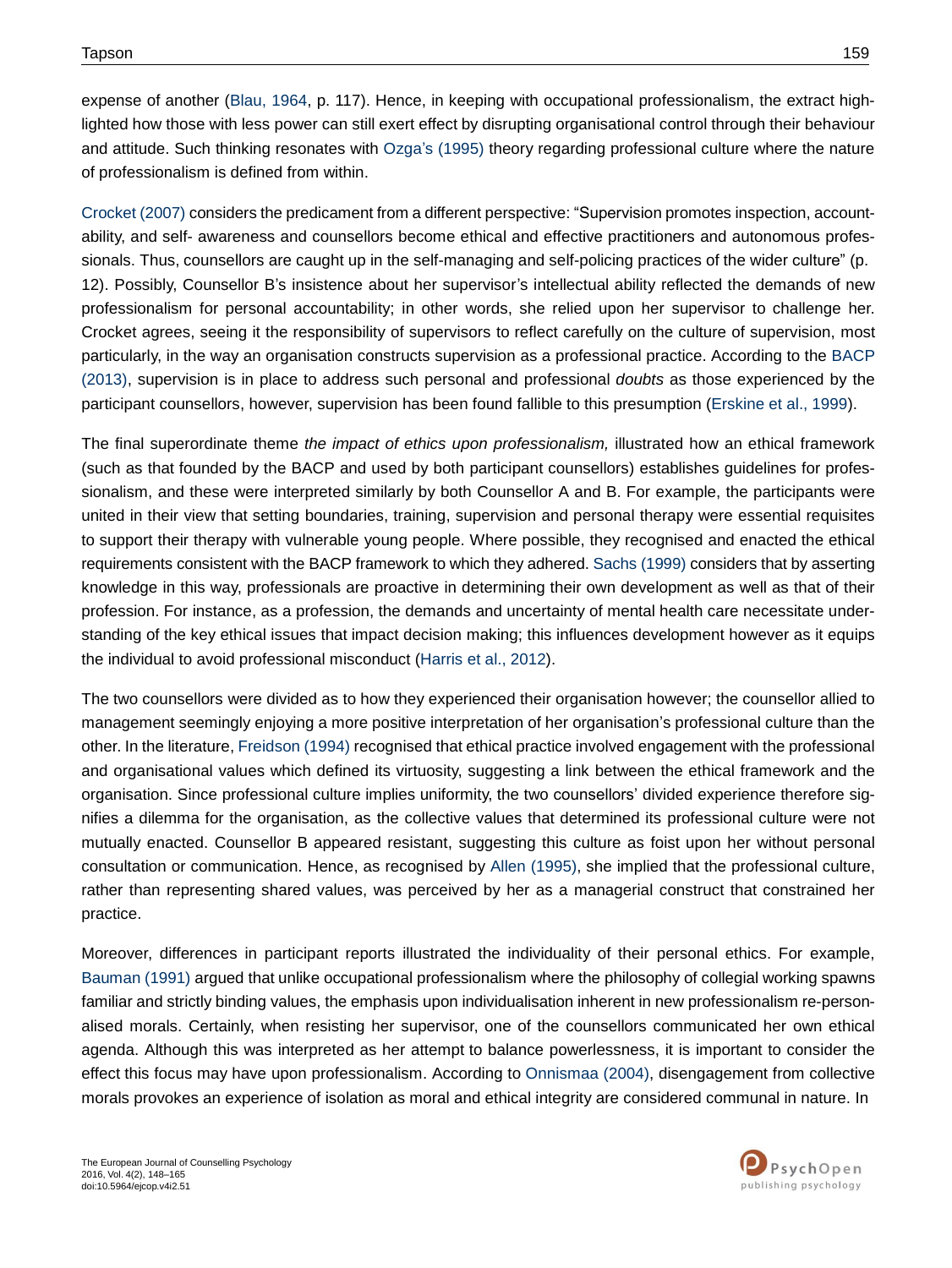other words, the ability to form an individual moral identity is dependent on the history of a community. This concern has been recognised, for Rose (2000) believes that as individuals are now expected to fulfil their obligations to society through attempts to fulfil themselves, (a philosophy consistent with new professionalism) (Evans, 2008), then self-actualisation could interfere with caring for others.

Given the different interpretations of professional guidelines suggested by the findings, the importance of ethical development is crucial. In order to fulfil their ethical obligations counsellors may require further training aligning such principles with new professionalism. In addition, an organisation where the ethical climate is shared could be encouraged by leaders who facilitate ethical discourse and practice, prioritising ethical considerations over targets.

#### **Strengths and Limitations**

The current study is the first in the United Kingdom to explore the experience of professionalism amongst counsellors using IPA. This extends understanding of existing literature with relation to ethics and supervision in counselling as well as emphasising the importance of professionalism within this context.

A key limitation of the current study has been the small sample size due to the specialised inclusion criteria and possibly explains instances where the participants' views and previous literature diversify.

#### **Conclusion**

In this paper, I have discussed how ethics, supervision and a coherent organizational structure influence a counsellor's sense of professionalism, thereby aiding an understanding of counsellors' experiences. My analysis of professionalism offers different interpretations, which primarily differentiate between the autonomous philosophy underpinning occupational professionalism (Freidson, 2001) and the policy driven culture of new, or organizational professionalism and thus, an attitudinal as opposed to a functional interpretation (Day, 1999). Accordingly, professionalism is conceived as a value laden philosophy as opposed to an authoritative philosophy, the two distinguished by locus of control (Evans, 2008).

The findings from my study suggest that confusion about professionalism does not rest solely with definition of the term but with its application, for example, as an aspiration, an attribute or an attitude. Thus stated, new professionalism can only be realised if it is enacted, meaning something that professionals actually do. In other words, counsellors aspire to be equal advocates and participants in the organizational structures which guide them, so that their sense of professionalism can be realised through the work with their clients. Otherwise, it remains an unfulfilled vision. Certainly such distinction appeared to divide the two participant counsellors where, as a board member Counsellor A articulated an empowered sense of professionalism, whereas, Counsellor B described a compromised professionalism as a result of managerial constraints. Hence, Counsellor B felt unable to respond to her clients according to the professional standards she afforded her practice. Consequently, although, a sense of authority does engender a more distinct profile of professionalism that defines a counsellor's position in the workplace, new professionalism does not currently appear representative of a willing collective.

If counselling psychology is to further develop its role within the NHS it must, therefore, advance an orientation towards this new ideology through creating effective channels of communication with commissioners about the nature of counselling practice, psychological research, value systems and the relationship between all three, so as to facilitate an effective union. Such changes may necessitate reconsideration of its training assumptions,

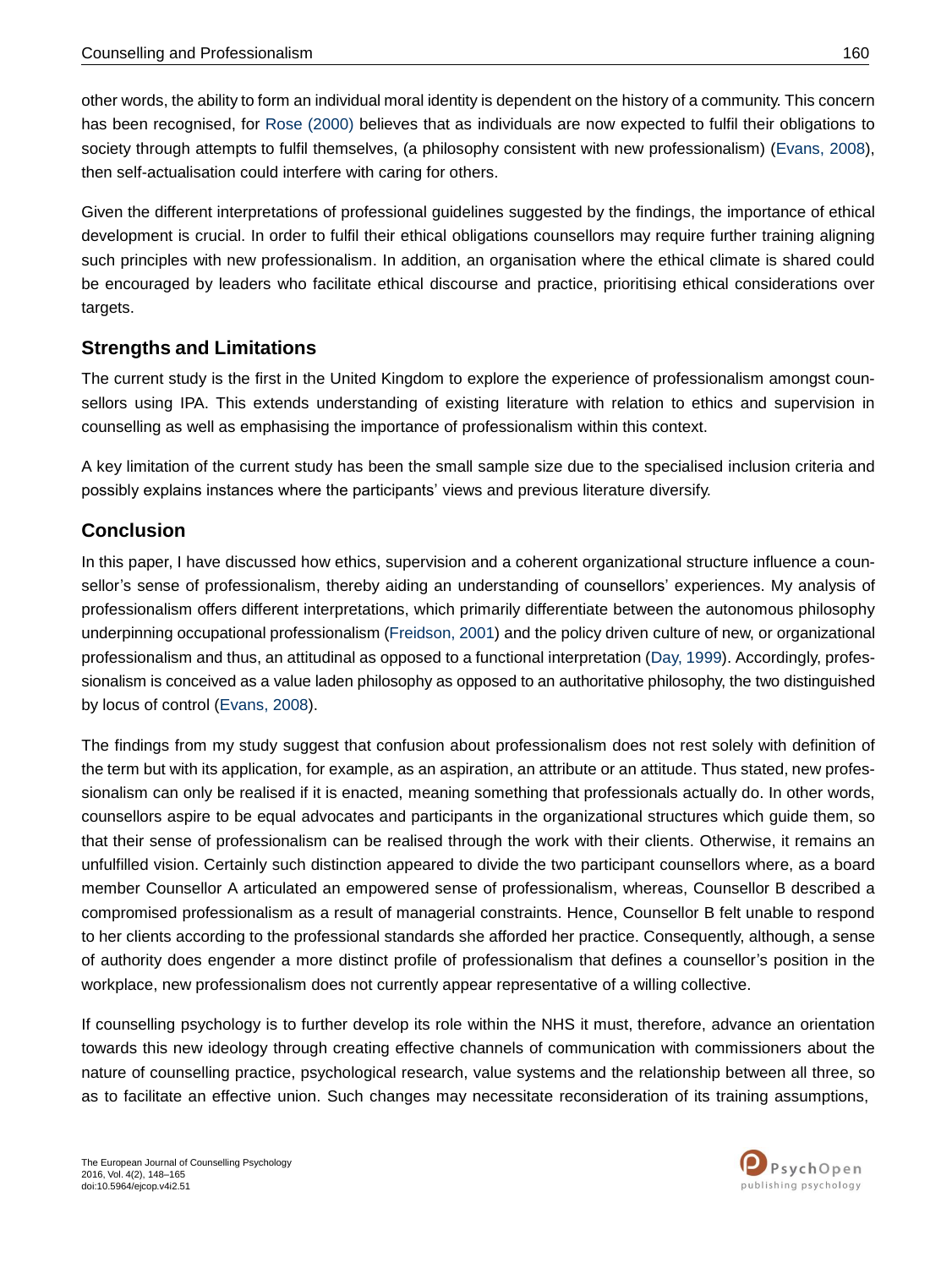methods and ethics with a new vision, vigour and commitment. Responding to such modifications is challenging, as focus upon the functional elements of change rather than the attitudinal (Evans, 2002b) could obscure the worker as agentic.

Generating research that focusses upon perceptions of professionalism within counselling warrants further investigation and I suggest that future research should explore the use of coping strategies for counsellors facing organisational change. Such evidence could potentially improve understanding as to how a counsellor's locus of control is affected by such managerial modifications. Awareness as to these implications may facilitate positive change for counsellors in the future.

#### **Funding**

The author has no funding to report.

#### **Competing Interests**

The author has declared that no competing interests exist.

#### **Acknowledgments**

The author has no support to report.

#### **References**

- Adler, P. S., Kwon, S.-W., & Heckscher, C. (2008). Professional work: The emergence of collaborative community. *Organization Science, 19*(2), 359-376. do[i:10.1287/orsc.1070.0293](http://dx.doi.org/10.1287%2Forsc.1070.0293)
- Allen, B. J. (1989). *Lost geographies of power*. Cornwall, United Kingdom: MPG Books.
- Allen, B. J. (1995). "Diversity"; and organizational communication. *Journal of Applied Communication Research, 23*(2), 143-155. do[i:10.1080/00909889509365420](http://dx.doi.org/10.1080%2F00909889509365420)
- Baron, J. (2003). The emergence of counselling as a profession. In R. Bayne, I. Horton, & J. Bimrose (Eds.), *New directions in counselling* (pp. 16-24). London, United Kingdom: Routledge.
- Bauman, Z. (1991). *Modernity and ambivalence*. Cambridge, United Kingdom: Polity Press.
- Blase, J., & Blase, J. (1996). Facilitative school leadership and teacher empowerment: Teacher's perspectives. *Social Psychology of Education, 1*, 117-145. doi[:10.1007/BF02334729](http://dx.doi.org/10.1007%2FBF02334729)
- Blau, P. M. (1964). *Exchange and power in social life.* New York, NY, USA: John Wiley & Sons.
- Boyle, R., Boyle, T., & Brown, M. (1999, April). *Commonalities between perceptions and practice in models of school decision-making systems in secondary schools in England and Wales.* Paper presented at the annual meeting of the American Educational Research Association, Montreal, Canada.
- British Association for Counselling and Psychotherapy. (2013). *Ethical framework for ethical practice in counselling and psychotherapy*. Leicestershire, United Kingdom: British Association for Counselling and Psychotherapy Publishers.

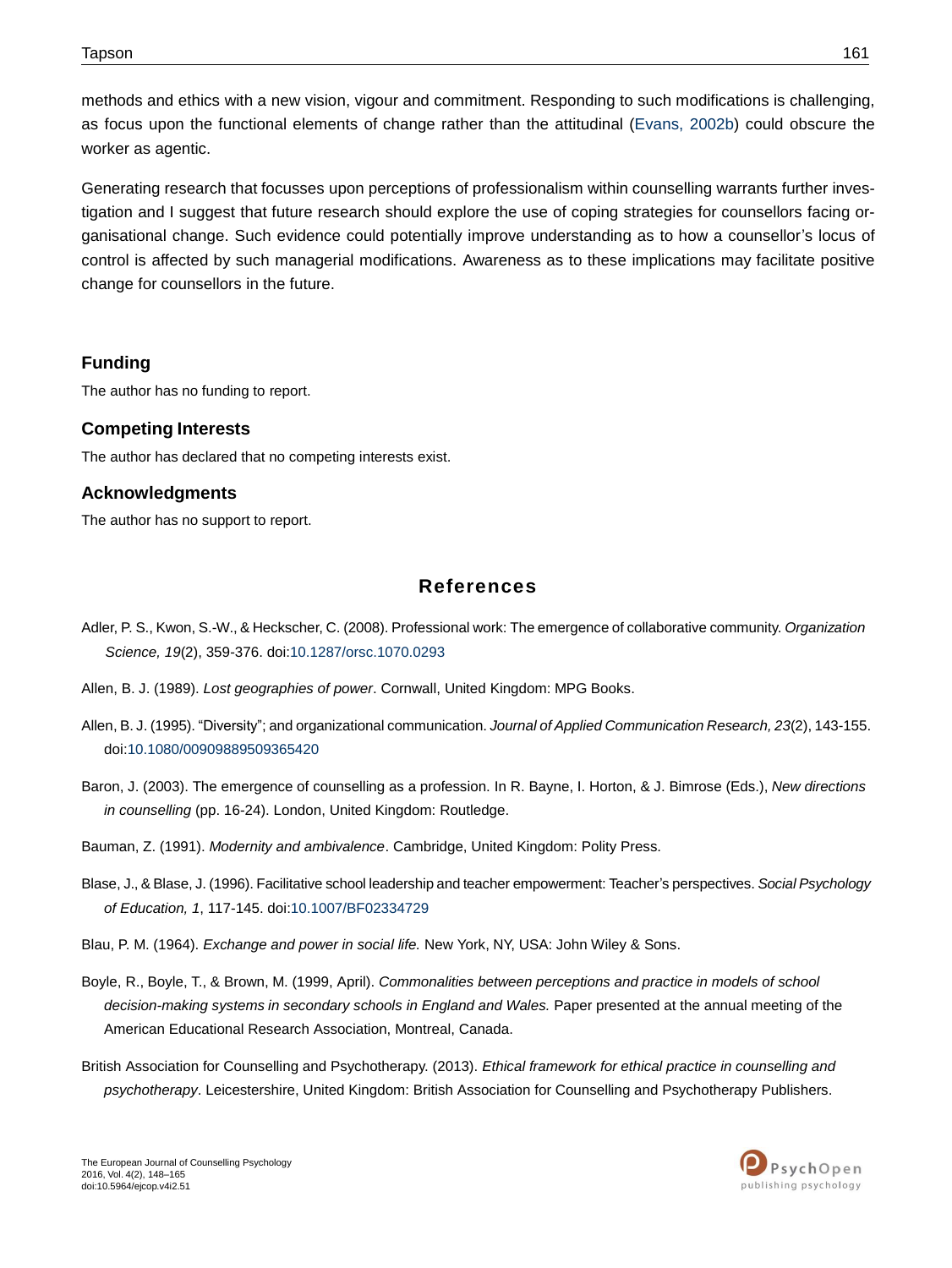- Broadbent, J., Jacobs, K., & Laughlin, R. (1999). Comparing schools in the UK and New Zealand: Individualizing and socializing accountabilities and some implications for management control. *Management Accounting Research, 10*, 339-361. do[i:10.1006/mare.1999.0113](http://dx.doi.org/10.1006%2Fmare.1999.0113)
- Clark, C. (2005). The deprofessionalisation thesis, accountability and professional character. *Social Work and Society, 3*(2), 182-190.
- Clarkson, P. (1995). Counselling psychology in Britain The next decade. *Counselling Psychology Quarterly, 8*(3), 197-204. do[i:10.1080/09515079508256338](http://dx.doi.org/10.1080%2F09515079508256338)
- Cohen, J. J. (1997). *Annual report: Connections that strengthen the nation's health.* Retrieved from [https://www.aamc.org/download/374982/data/ar\\_1997-1998.pdf](https://www.aamc.org/download/374982/data/ar_1997-1998.pdf)
- Conley, S. C., & Bacharach, S. B. (1990). From school-site management to participatory school-site management. *Phi Delta Kappan, 71*, 539-544.
- Corrie, S., & Callahan, M. M. (2000). A review of the scientist-practitioner model: Reflections on its potential contribution to counselling psychology within the context of current health care trends. *British Journal of Medical Psychology, 73*(3), 413-427. do[i:10.1348/000711200160507](http://dx.doi.org/10.1348%2F000711200160507)
- Crocket, K. (2007). Counselling supervision and the production of professional selves. *Counselling & Psychotherapy Research, 7*(1), 19-25. do[i:10.1080/14733140601140402](http://dx.doi.org/10.1080%2F14733140601140402)
- Day, C. (1999). *Developing teachers: The challenges of lifelong learning.* London, United Kingdom: Falmer.
- Englund, T. (1996). Are professional teachers a good thing? In I. Goodson & A. Hargreaves (Eds.), *Teachers' professional lives* (pp. 75-87). London, United Kingdom: Falmer.
- Erskine, R. G., Moursund, J. P., & Trautmann, R. L. (1999*). Beyond empathy: A therapy of contact-in-relationship.* Philadelphia, PA, USA: Brunner-Routledge.
- Evans, L. (1997). A voice crying in the wilderness? The problems and constraints facing 'extended' professionals in the English primary education sector. *Teachers and Teaching: Theory and Practice, 3*(1), 61-83. doi[:10.1080/1354060970030105](http://dx.doi.org/10.1080%2F1354060970030105)
- Evans, L. (2002a). What is teacher development? *Oxford Review of Education, 28*(1), 123-137. do[i:10.1080/03054980120113670](http://dx.doi.org/10.1080%2F03054980120113670)
- Evans, L. (2002b). *Reflective practice in educational research: Developing advanced skills.* London, United Kingdom: Continuum.
- Evans, L. (2008). Professionalism, professionality and the development of education professionals. *British Journal of Educational Studies, 56*(1), 20-38. do[i:10.1111/j.1467-8527.2007.00392.x](http://dx.doi.org/10.1111%2Fj.1467-8527.2007.00392.x)
- Evetts, J. (2003). The sociological analysis of professionalism: Occupational change in the modern world. *International Sociology, 18*(2), 395-415. doi[:10.1177/0268580903018002005](http://dx.doi.org/10.1177%2F0268580903018002005)
- Evetts, J. (2011). A new professionalism? Challenges and opportunities. *Current Sociology, 59*, 406-422. do[i:10.1177/0011392111402585](http://dx.doi.org/10.1177%2F0011392111402585)
- Fournier, V. (1999). The appeal to 'professionalism' as a disciplinary mechanism. *The Sociological Review, 47*(2), 280-307. do[i:10.1111/1467-954X.00173](http://dx.doi.org/10.1111%2F1467-954X.00173)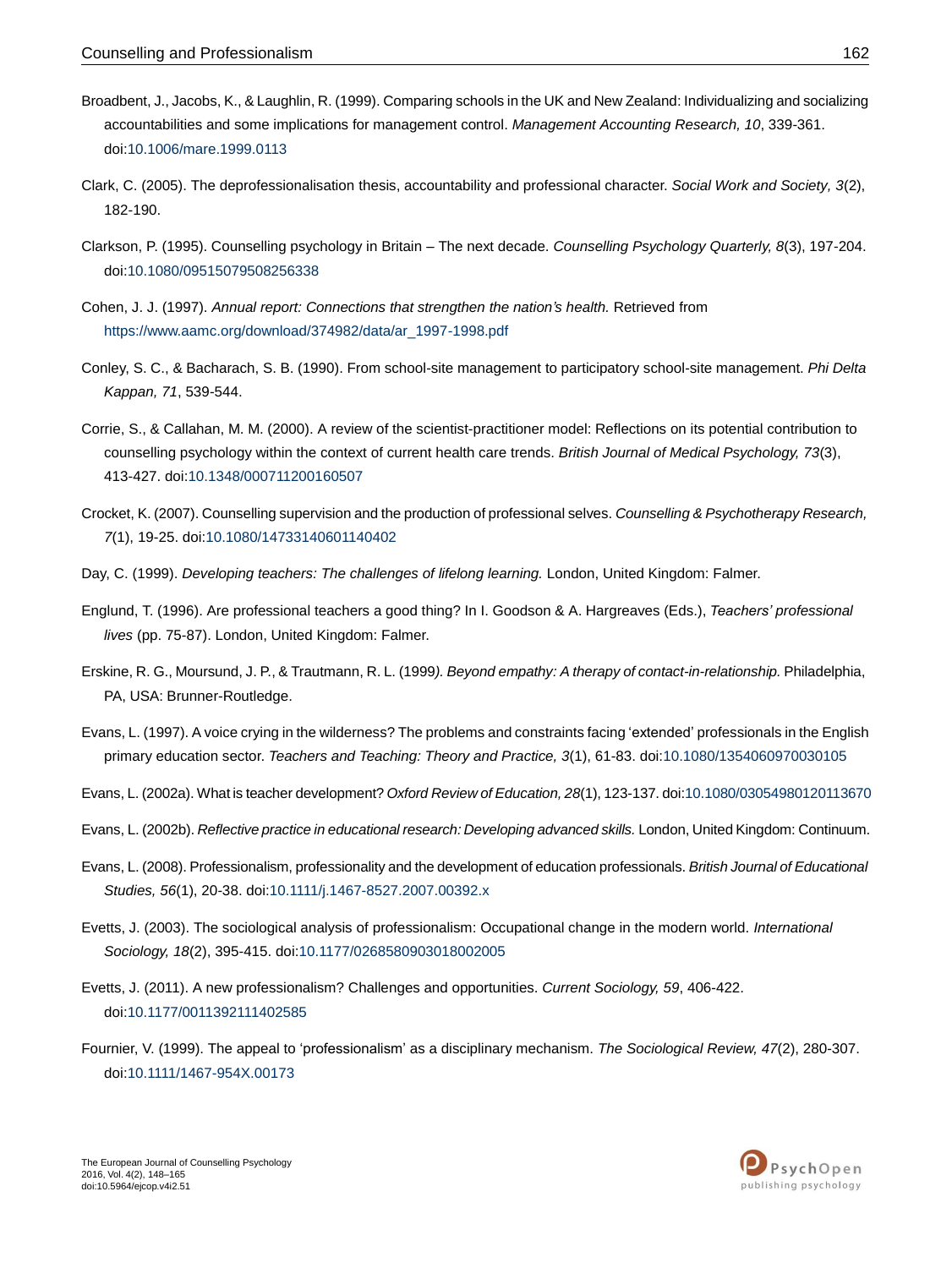- Fox, C. J. (1992). What do we mean when we say "professionalism?" A language usage analysis for public administration. *The American Review of Public Administration, 22*(1), 1-17. doi[:10.1177/027507409202200101](http://dx.doi.org/10.1177%2F027507409202200101)
- Freidson, E. (1986). *Professional powers: A study of the institutionalization of formal knowledge*. Chicago, IL, USA: The University of Chicago Press.
- Freidson, E. (1994). *Professionalism reborn: Theory, prophecy and policy.* Cambridge, United Kingdom: Polity Press.
- Freidson, E. (2001). *Professionalism: The third logic.* Cambridge, United Kingdom: Polity Press.
- Gazzola, N., & Smith, J. D. (2007). Who do we think we are? A survey of counsellors in Canada. *International Journal for the Advancement of Counselling, 29*(2), 97-110. do[i:10.1007/s10447-007-9032-y](http://dx.doi.org/10.1007%2Fs10447-007-9032-y)
- Hanlon, G. (1998). Professionalism as enterprise: Service class politics and the redefinition of professionalism. *Sociology, 32*(1), 43-63. do[i:10.1177/0038038598032001004](http://dx.doi.org/10.1177%2F0038038598032001004)
- Hargreaves, D. H. (1994). The new professionalism: The synthesis of professional and institutional development. *Teaching and Teacher Education, 10*(4), 423-438. doi[:10.1016/0742-051X\(94\)90023-X](http://dx.doi.org/10.1016%2F0742-051X%2894%2990023-X)
- Hargreaves, A., & Goodson, I. (1996). Teachers' professional lives: Aspirations and actualities. In I. Goodson & A. Hargreaves (Eds.), *Teachers' professional lives* (pp. 1-27). London, United Kingdom: Falmer.
- Harris, G., Clarke, V., & Cowland, S. (2012). Ethics and law for paramedics. In A. Blaber (Ed.), *Foundations for paramedic practice* (2nd ed., pp. 3-19). Maidenhead, United Kingdom: Open University Press.
- Hoggett, P. (1996). New modes of control in the public service. *Public Administration, 74*(1), 9-32. do[i:10.1111/j.1467-9299.1996.tb00855.x](http://dx.doi.org/10.1111%2Fj.1467-9299.1996.tb00855.x)
- Holroyd, C. (2000). Are assessors professional? *Active Learning in Higher Education, 1*(1), 28-44. do[i:10.1177/1469787400001001003](http://dx.doi.org/10.1177%2F1469787400001001003)
- Hoyle, E. (1975). Professionality, professionalism and control in teaching. In V. Houghton, R. McHugh, & C. Morgan (Eds.), *Management in education: The management of organisations and individuals.* London, United Kingdom: Ward Lock.
- Johnson, T. J. (1972). *Professions and power.* London, United Kingdom: Macmillan.
- Koopman, P. L., & Wierdsma, A. F. M. (1998). Participative management. In P. J. D. Drenth, H. Thierry, & C. J. deWolff (Eds.), *Personal psychology: Handbook of work and organizational psychology* (Vol. 3, pp. 297-324). Hove, United Kingdom: Psychology Press.
- Lee, C. C. (1997). The global future of professional counseling: Collaboration for international social change. *International Journal of Intercultural Relations, 21*(2), 279-285. do[i:10.1016/S0147-1767\(96\)00048-X](http://dx.doi.org/10.1016%2FS0147-1767%2896%2900048-X)
- McLeod, J. (2001). Developing a research tradition consistent with the practices and values of counselling and psychotherapy: Why counselling and psychotherapy research is necessary. *Counselling & Psychotherapy Research, 1*(1), 3-11. do[i:10.1080/14733140112331385188](http://dx.doi.org/10.1080%2F14733140112331385188)
- National Health Service England. (2014, February 6). *Our vision and purpose.* Retrieved from <http://www.england.nhs.uk/about/our-vision-and-purpose/>

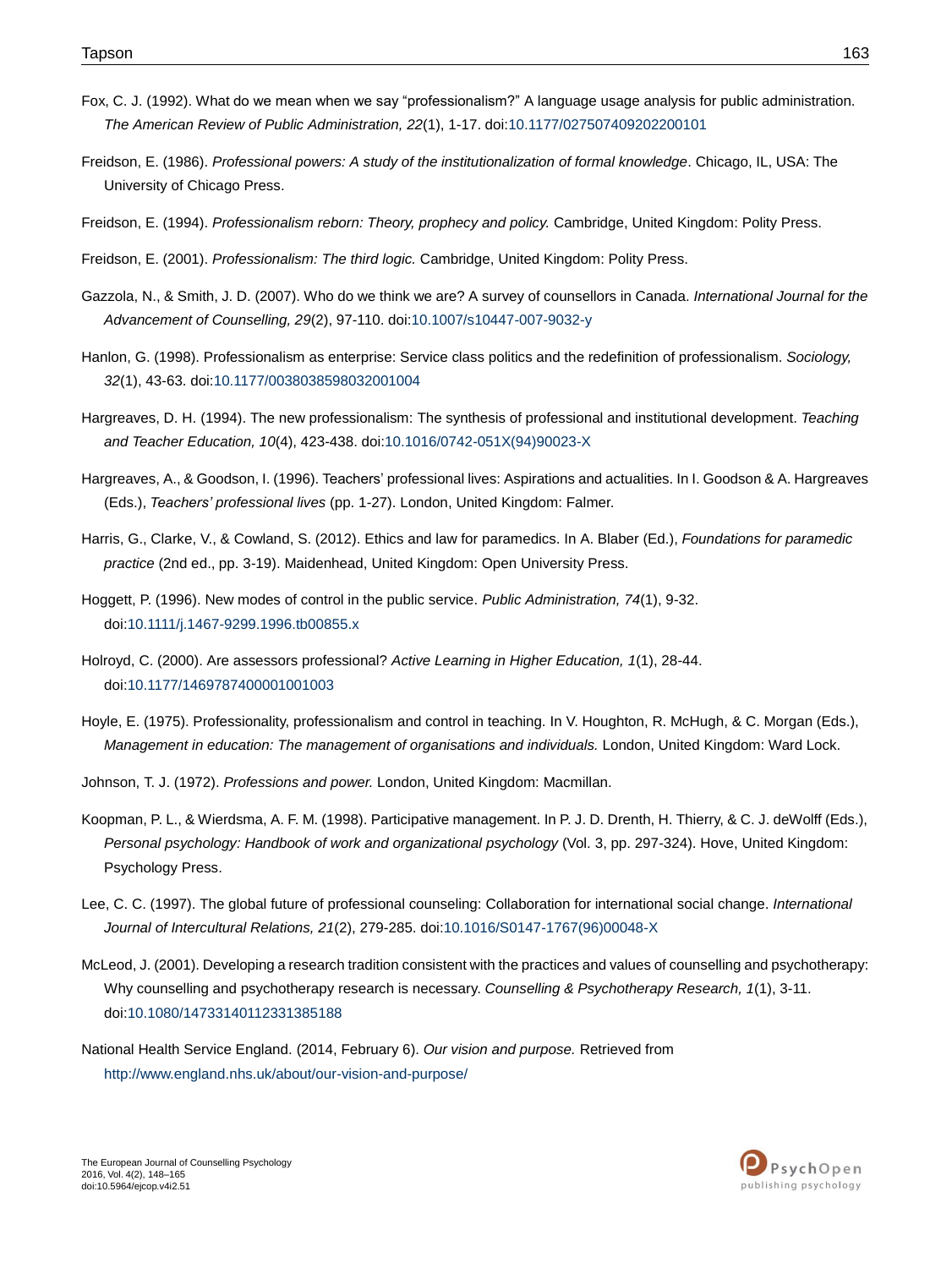- Noordegraaf, M. (2000). Professional sense-makers: Managerial competencies amidst ambiguity. *International Journal of Public Sector Management, 13*(4), 319-332. do[i:10.1108/09513550010350292](http://dx.doi.org/10.1108%2F09513550010350292)
- O'Neill, O. (2002). *A question of trust.* Cambridge, United Kingdom: Cambridge University Press.
- Onnismaa, J. (2004). Ethics and professionalism in counselling. *Canadian Journal of Career Development, 3*(1), 43-48.
- Ozga, J. (1995). Deskilling a profession: Professionalism, deprofessionalisation and the new managerialism. In H. Busher & R. Saran (Eds.), *Managing teachers as professionals in schools* (pp. 21-39). London, United Kingdom: Kogan.
- Perry, M., & Bauer, M. (2004). Policy, rules and their engines: What do they mean for SLAs? In I. Lovrek, R. J. Howlett, & L. C. Jain (Eds.), *Knowledge-based intelligent information and engineering systems* (Part 3, Vol. 3213, pp. 1164-1170). Heidelberg, Germany: Springer.
- Pfadenhauer, M. (2006). Crisis or decline? Problems of legitimation and loss of trust in modern professionalism. *Current Sociology, 54*(4), 565-578. doi[:10.1177/0011392106065088](http://dx.doi.org/10.1177%2F0011392106065088)
- Quicke, J. (2000). A new professionalism for a collaborative culture of organizational learning in contemporary society. *Educational Management Administration & Leadership, 28*(3), 299-315. do[i:10.1177/0263211X000283005](http://dx.doi.org/10.1177%2F0263211X000283005)
- Rolin, K. (2009). Standpoint theory as a methodology for the study of power relations. *Hypatia, 24*, 218-226. do[i:10.1111/j.1527-2001.2009.01070.x](http://dx.doi.org/10.1111%2Fj.1527-2001.2009.01070.x)
- Rose, N. (2000). Government and control. *The British Journal of Criminology, 40*, 321-339. doi[:10.1093/bjc/40.2.321](http://dx.doi.org/10.1093%2Fbjc%2F40.2.321)
- Sachs, J. (1999). Rethinking the practice of teacher professionalism. In C. Day, A. Fernandez, T. Hague, & J. Mӧller (Eds.), *The life and work of teachers* (pp. 18-35). London, United Kingdom: Falmer.
- Smith, J. A. (2004). Reflecting on the development of interpretative phenomenological analysis and its contribution to qualitative research in psychology. *Qualitative Research in Psychology, 1*(1), 39-54. doi[:10.1191/1478088704qp004oa](http://dx.doi.org/10.1191%2F1478088704qp004oa)
- Smith, J. A., & Osborn, M. (2003). Interpretative phenomenological analysis. In J. A. Smith (Ed.), *Qualitative psychology: A practical guide to research methods* (3rd ed., pp. 51-80). London, United Kingdom: Sage.
- Stolte, J. F. (1988). From micro- to macro-exchange structure: Measuring power imbalance at the exchange network level. *Social Psychology Quarterly, 51*(4), 357-364. do[i:10.2307/2786762](http://dx.doi.org/10.2307%2F2786762)
- Svensson, L. G. (2006). New professionalism, trust and competence: Some conceptual remarks and empirical data. *Current Sociology, 54*(4), 579-593. doi[:10.1177/0011392106065089](http://dx.doi.org/10.1177%2F0011392106065089)
- Tapson, C. (2015). *An interpretative phenomenological study of young people who bully and their counsellors* (Unpublished doctoral dissertation). University of Surrey, Guildford, United Kingdom.
- Vasco, A. B., Garcia-Marques, L., & Dryden, W. (1993). "Psychotherapist know thyself!" Dissonance between metatheoretical and personal values in psychotherapists of different theoretical orientations. *Psychotherapy Research, 3*(3), 181-196. do[i:10.1080/10503309312331333779](http://dx.doi.org/10.1080%2F10503309312331333779)
- Wear, D., & Castellani, B. (2000). The development of professionalism: Curriculum matters.*Academic Medicine, 75*(6), 602-611. do[i:10.1097/00001888-200006000-00009](http://dx.doi.org/10.1097%2F00001888-200006000-00009)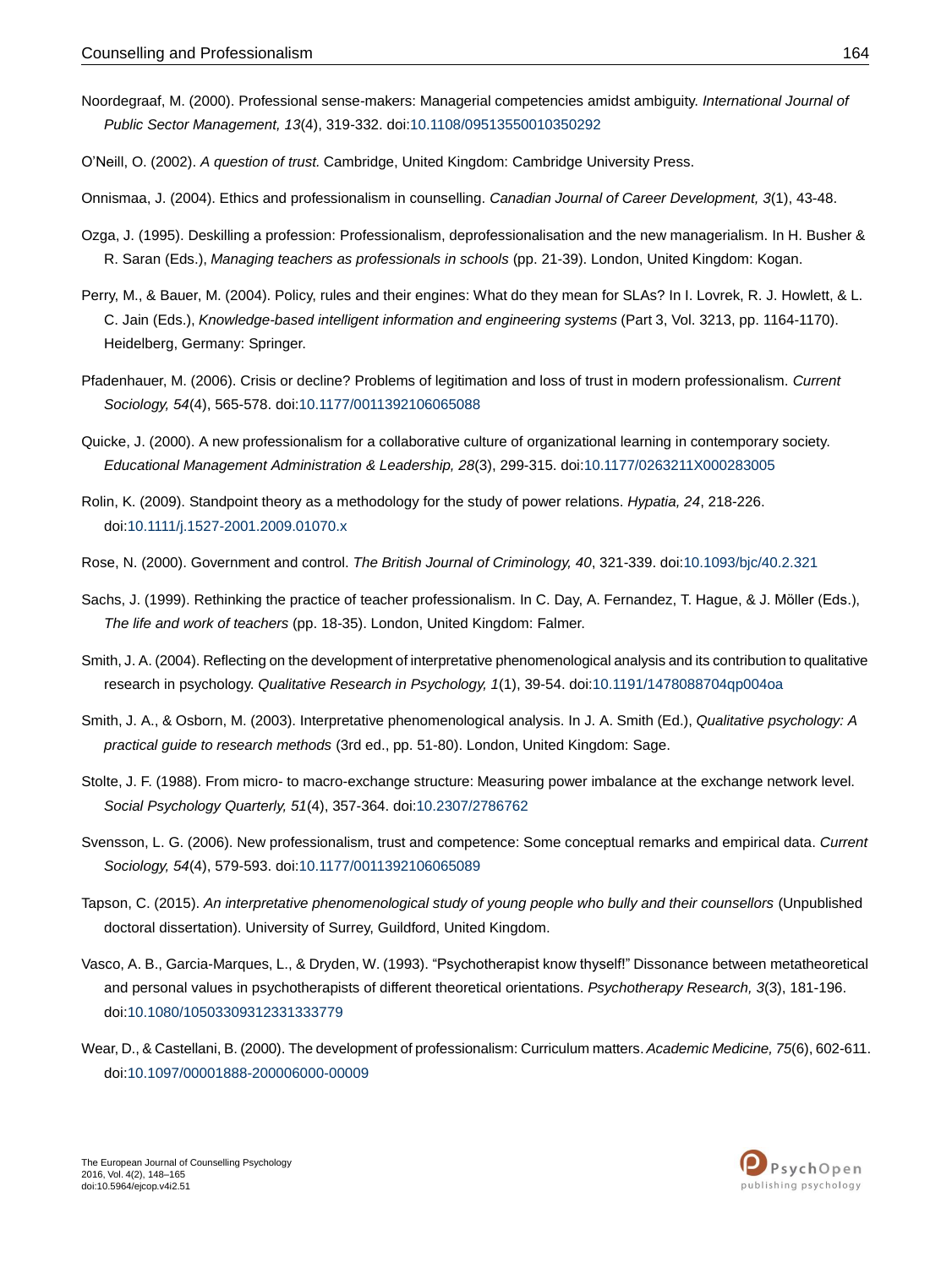World Health Organisation. (2015, September). *Mental health gap action programme.* Retrieved from [http://www.who.int/mental\\_health/en/](http://www.who.int/mental_health/en/)